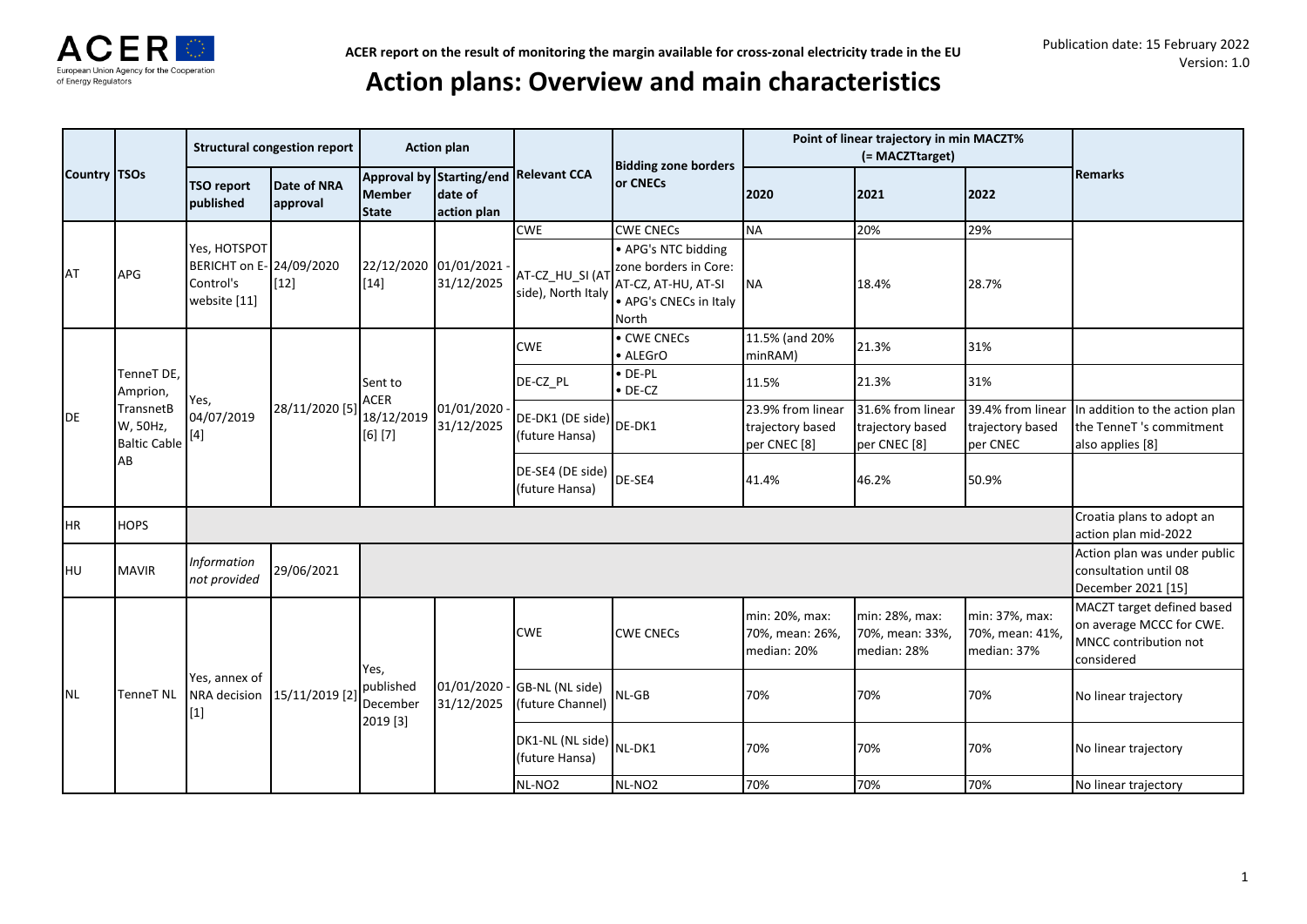

## **Action plans: Overview and main characteristics**

|                     |              |                                | Structural congestion report |                        | <b>Action plan</b>     |                                           | <b>Bidding zone borders</b>                           |                                  | Point of linear trajectory in min MACZT%<br>(= MACZTtarget) |                                  |                      |
|---------------------|--------------|--------------------------------|------------------------------|------------------------|------------------------|-------------------------------------------|-------------------------------------------------------|----------------------------------|-------------------------------------------------------------|----------------------------------|----------------------|
| <b>Country TSOs</b> |              | <b>TSO report</b><br>published | Date of NRA<br>approval      | <b>Member</b><br>State | date of<br>action plan | Approval by Starting/end Relevant CCA     | <b>Or CNECs</b>                                       | 2020                             | 2021                                                        | 2022                             | Remarks              |
| PL                  |              |                                |                              |                        |                        | PL-CZ DE SK                               | $\bullet$ PL-DE<br>$\bullet$ PL-CZ<br>$\bullet$ PL-SK | min: 0%, max: 29%                | min: 12%, max:<br>36%                                       | min: 23%,<br>max:43%             |                      |
|                     | <b>PSE</b>   | <b>No</b>                      | $[07/08/2019 [9]\n^{27}$     | 17/12/2019 01/01/2020  | 31/12/2025             | LT-PL (PL side)<br>(future Baltic)        | PL-LT                                                 | 70%                              | 70%                                                         | 70%                              | No linear trajectory |
|                     |              |                                |                              |                        |                        | PL-SE4 (PL side)<br>(future Hansa)        | PL-SE4                                                | 70% for SE4-PL<br>40% for PL-SE4 | 70% for SE4-PL<br>45% for PL-SE4                            | 70% for SE4-PL<br>50% for PL-SE4 |                      |
|                     | Transelectri | Yes, as annex                  | 11/11/2020                   |                        | 28/07/2021 01/01/2021  | RO borders<br>(Core)                      | RO-HU                                                 | <b>NA</b>                        | 33%                                                         | 41%                              |                      |
| <b>I</b> RO         | <b>I</b> ca  | to NRA<br>decision [13]        | $[13]$                       | [16]                   | 31/12/2025             | RO borders<br>(South-East<br>Europe, SEE) | RO-BG                                                 | <b>NA</b>                        | 25%                                                         | 34%                              |                      |

Notes referred to in the table:

- 1 <https://www.acm.nl/sites/default/files/documents/goedkeuring-structurele-congestierapport-tennet-tso-def.pdf>
- 2 <https://www.acm.nl/nl/publicaties/goedkeuring-structurele-congestierapport-tennet-tso>
- 3 <https://www.government.nl/documents/publications/2019/12/20/action-plan-increasing-the-availability-of-cross-zonal-transmission-capacity-for-electricity-trade>
- 4 [https://www.bundesnetzagentur.de/DE/Service-Funktionen/Beschlusskammern/BK04/BK4\\_91\\_Weiteres/Engpassbericht/190704\\_4\\_UENB\\_Engpassbericht\\_final\\_BA.pdf?\\_\\_blob=publicationFile&v=3](https://www.bundesnetzagentur.de/DE/Service-Funktionen/Beschlusskammern/BK04/BK4_91_Weiteres/Engpassbericht/190704_4_UENB_Engpassbericht_final_BA.pdf?__blob=publicationFile&v=3)
- 5 Bericht gemäß Artikel 14 Absatz 7 der Verordnung (EU) 2019/943 (bundesnetzagentur.de)
- 6 <https://www.bmwi.de/Redaktion/DE/Downloads/A/aktionsplan-gebotszone.html>
- 7 [https://www.bmwi.de/Redaktion/EN/Downloads/a/action-plan-bidding-zone.pdf?\\_\\_blob=publicationFile&v=6](https://www.bmwi.de/Redaktion/EN/Downloads/a/action-plan-bidding-zone.pdf?__blob=publicationFile&v=6)
- 8 In 2020 the starting point is 428 MW, but that might change with new lines. The minimum 1300 MW as "TenneT's commitment" from DG COMP applies in addition to the starting point.
- 9 <https://www.gov.pl/web/aktywa-panstwowe/plan-dzialania-przyjety-przez-kse>
- 10 Adopted for implementation on December 17, 2019 First page of www.gov.pl/attachment/8f1ecddb-e974-4562-8768-219f7051a8cf
- 11 <https://www.e-control.at/documents/1785851/0/Beilage+1+-+Hotspot+Bericht+gem+Art+14+Abs+7+EU-VO.pdf/cc107b19-4ad5-2404-1521-4afe3f268f1f?t=1601447284360>
- 12 [https://www.e-control.at/documents/1785851/0/V+ELBM+03\\_20+Bescheid\\_Hot+Spot+Bericht+Art.+14\\_7+final+1v0+20200922.pdf/359d1d42-2441-0da0-63ba-8bd563cca3ef?t=1601447251935](https://www.e-control.at/documents/1785851/0/V+ELBM+03_20+Bescheid_Hot+Spot+Bericht+Art.+14_7+final+1v0+20200922.pdf/359d1d42-2441-0da0-63ba-8bd563cca3ef?t=1601447251935)
- 13 <https://www.anre.ro/ro/energie-electrica/legislatie/coduri-paneuropene1476186098/regulamentul-ue-nr-943-2019>
- 14 [https://www.bmk.gv.at/themen/energie/europ\\_int/eu/action\\_plan.html](https://www.bmk.gv.at/themen/energie/europ_int/eu/action_plan.html)
- 15 <https://www.mavir.hu/web/mavir-en/stakeholder-consultation-on-the-action-plan-pursuant-to-article-15-1-of-regulation-eu-2019/943-to-achieve-the-cep-70-capacity-threshold>
- 16 [https://www.transelectrica.ro/documents/10179/9534702/Plan+de+actiuni+-+final\\_30.03.2021.pdf/78972b81-ca90-4fab-ad4d-055f1c54b7f8](https://www.transelectrica.ro/documents/10179/9534702/Plan+de+actiuni+-+final_30.03.2021.pdf/78972b81-ca90-4fab-ad4d-055f1c54b7f8)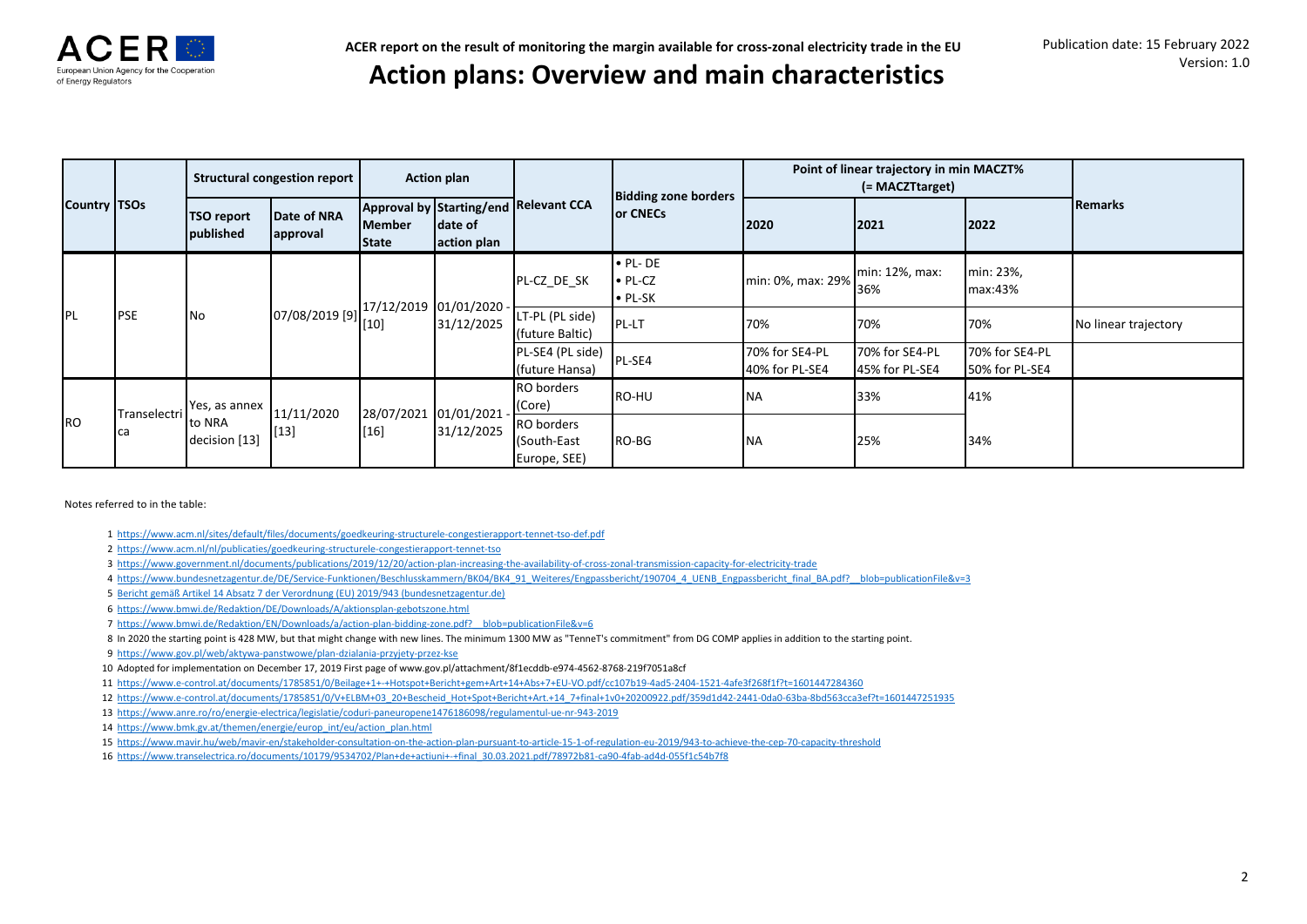

|             |                   |                                                     |                                                                                                    | Procedural aspects of derogation                                                                                                                                                                                                                                                                                                                                                                                                                                        |                                                            |                                                                  |                                                                                                                                 |                                                        |                                                                                                                                                                                                                                                                                                                                                                                                        | <b>Content of derogation request</b>                         |                                                                     |                                                                                         |                                                                                                              |                                                                                                     |
|-------------|-------------------|-----------------------------------------------------|----------------------------------------------------------------------------------------------------|-------------------------------------------------------------------------------------------------------------------------------------------------------------------------------------------------------------------------------------------------------------------------------------------------------------------------------------------------------------------------------------------------------------------------------------------------------------------------|------------------------------------------------------------|------------------------------------------------------------------|---------------------------------------------------------------------------------------------------------------------------------|--------------------------------------------------------|--------------------------------------------------------------------------------------------------------------------------------------------------------------------------------------------------------------------------------------------------------------------------------------------------------------------------------------------------------------------------------------------------------|--------------------------------------------------------------|---------------------------------------------------------------------|-----------------------------------------------------------------------------------------|--------------------------------------------------------------------------------------------------------------|-----------------------------------------------------------------------------------------------------|
| Coun<br>try | <b>TSOs</b>       | <b>Relevant CCA</b>                                 | Respective<br>bidding zone<br>borders or<br><b>CNECs</b>                                           | <b>Reasons for derogation</b>                                                                                                                                                                                                                                                                                                                                                                                                                                           | Formal<br>disagreem<br>ent to the<br>derogation<br>request | <b>NRA</b> approval                                              | <b>Duration of</b><br>derogation                                                                                                | <b>Included</b><br>minimum<br>level of<br><b>MACZT</b> | Minimum level specified                                                                                                                                                                                                                                                                                                                                                                                | <b>Monitoring</b><br>requirement<br>(including<br>frequency) | Includes a<br>timeline for<br>the adoption<br>of the<br>methodology | Includes a<br>timeline for<br>the projects                                              | <b>Alignment</b><br>and<br>harmonisa<br>t <b>ion in</b><br>Capacity<br><b>Calculation</b><br>Region<br>(CCR) | <b>Derogation</b><br>request<br>includes<br>explanation<br>why TSO<br>cannot publish<br>methodology |
| AT          | <b>APG</b>        | CWE, AT-<br>CZ HU SI (AT<br>side)                   | APG's CNECs<br>in CWE<br>· APG's NTC<br>bidding zone<br>borders in<br>Core: AT-CZ,<br>AT-HU, AT-SL | Insufficient concepts and IT tools<br>· Insufficient redispatch potential<br>Uncertainties due to external flows from 3rd countries<br>. Loop flows and Phase Shifting Transformer (PST) flows<br>· Uncertainties due to absence of common coordinated<br>forecast process                                                                                                                                                                                              | None                                                       | Approved by E-<br>Control.<br>Date of<br>decision:<br>13/12/2019 | L year                                                                                                                          | Yes                                                    | For NTC borders (AT/CZ, AT/HU and<br>AT/SI): Per border and direction the<br>values that are at least on the same<br>level (on average per border and per<br>direction) as in the last three years.<br>For the Flow Based (FB) border<br>(AT/DE): 20% of Fmax per CNEC for<br>cross-zonal trades within the CWE<br>region and the currently applied<br>process of the long-term capacity<br>inclusion. | Yes, biannually                                              | No                                                                  | Yes, for Core<br><b>FB Capacity</b><br>Calculation<br>Methodology<br>(CCM): mid<br>2021 | No                                                                                                           | <b>NA</b>                                                                                           |
|             |                   | North Italy, AT-<br>CZ HU SI (AT<br>side)           | APG's CNECs in<br>Italy North                                                                      | · Insufficient concepts and IT tools<br>· Insufficient redispatch potential<br>• Uncertainties due to external flows from 3rd countries<br>. Loop flows and PST flows<br>· Uncertainties due to absence of common coordinated<br>forecast process                                                                                                                                                                                                                       | None                                                       | Approved by E-<br>Control.<br>Date of<br>decision:<br>13/12/2019 | l year                                                                                                                          | Yes                                                    | NTC values that are at least on the<br>same level (on average per direction) Yes, biannually<br>as in the last three years.                                                                                                                                                                                                                                                                            |                                                              | No                                                                  | Yes, for<br>development<br>of new<br>processes and<br>tools: end<br>2020                | Yes                                                                                                          | <b>NA</b>                                                                                           |
| BE          | Elia              | <b>CWE</b>                                          | Elia's CNECs in<br><b>CWE</b>                                                                      | • Loop flows<br>. Lack of redispatching potential in case of planned outage for<br>grid reinforcement<br>Development of new processes and tools                                                                                                                                                                                                                                                                                                                         | None                                                       | Approved by<br>CREG.<br>Date of<br>decision:<br>05/12/2019       | vear for loop<br>lows and lack of<br>edispatching<br>potential, 3<br>months for<br>development of<br>new processes and<br>tools | Methodolog                                             | MACZTmin = 70% - max(0;<br>LFcalculated - LFacceptable)<br>LFacceptable is 30%-FRM for cross-<br>border CNECs and 50% of (30%-FRM)<br>for internal CNECs, all exchanges<br>considered<br>· Minimum 20% of Fmax in CWE                                                                                                                                                                                  | Yes, no frequency Yes,<br>specified                          | 01/04/2020                                                          | Yes, for<br>process and<br>tools:<br>01/04/2020                                         | Partially in NA<br><b>CWE</b>                                                                                |                                                                                                     |
| BG          | <b>ESO</b><br>EAD | BG-GR (BG side),<br>BG-RO (BG side)<br>(future SEE) | <b>BG-GR</b><br>BG-RO                                                                              | . Existence of physical power flows with neighbouring non-EU<br>countries<br>. Current inability to apply SEE CCR methodology for<br>coordinated capacity calculation<br>· ESO EAD has no operational experience on the technical<br>implications of conducting a re-dispatching action to increase<br>cross-zonal capacity<br>· Technical limitations of cross-border power flows<br>Projects for long-term solution - construction of new 400kV<br>transmission lines | None                                                       | Approved by<br>EWRC. Date of<br>approval:<br>28/10/2020          | 2 years from the<br>date of approval<br>(28/10/2020 to<br>28/10/2022)                                                           | No                                                     | <b>NA</b>                                                                                                                                                                                                                                                                                                                                                                                              | No                                                           | <b>No</b>                                                           | No                                                                                      | Yes                                                                                                          | <b>NA</b>                                                                                           |
| CZ          | <b>CEPS</b>       | CZ borders<br>(future Core)                         | Not defined                                                                                        | Absence of CACM-compliant CCM (cNTC or FB)<br>Loop flows<br>Development and testing of significant methodological<br>changes in CCMs and Capacity Allocation Mechanisms (CAMs) None<br>• ACER Recommendation does not take interdependencies<br>between bidding zone borders into account<br>· Level of available capacity cannot be calculated                                                                                                                         |                                                            | Approved by<br>ERO.<br>Date of<br>decision:<br>11/12/2019        | l year                                                                                                                          | No                                                     | <b>NA</b>                                                                                                                                                                                                                                                                                                                                                                                              | No                                                           | No                                                                  | No                                                                                      | No                                                                                                           |                                                                                                     |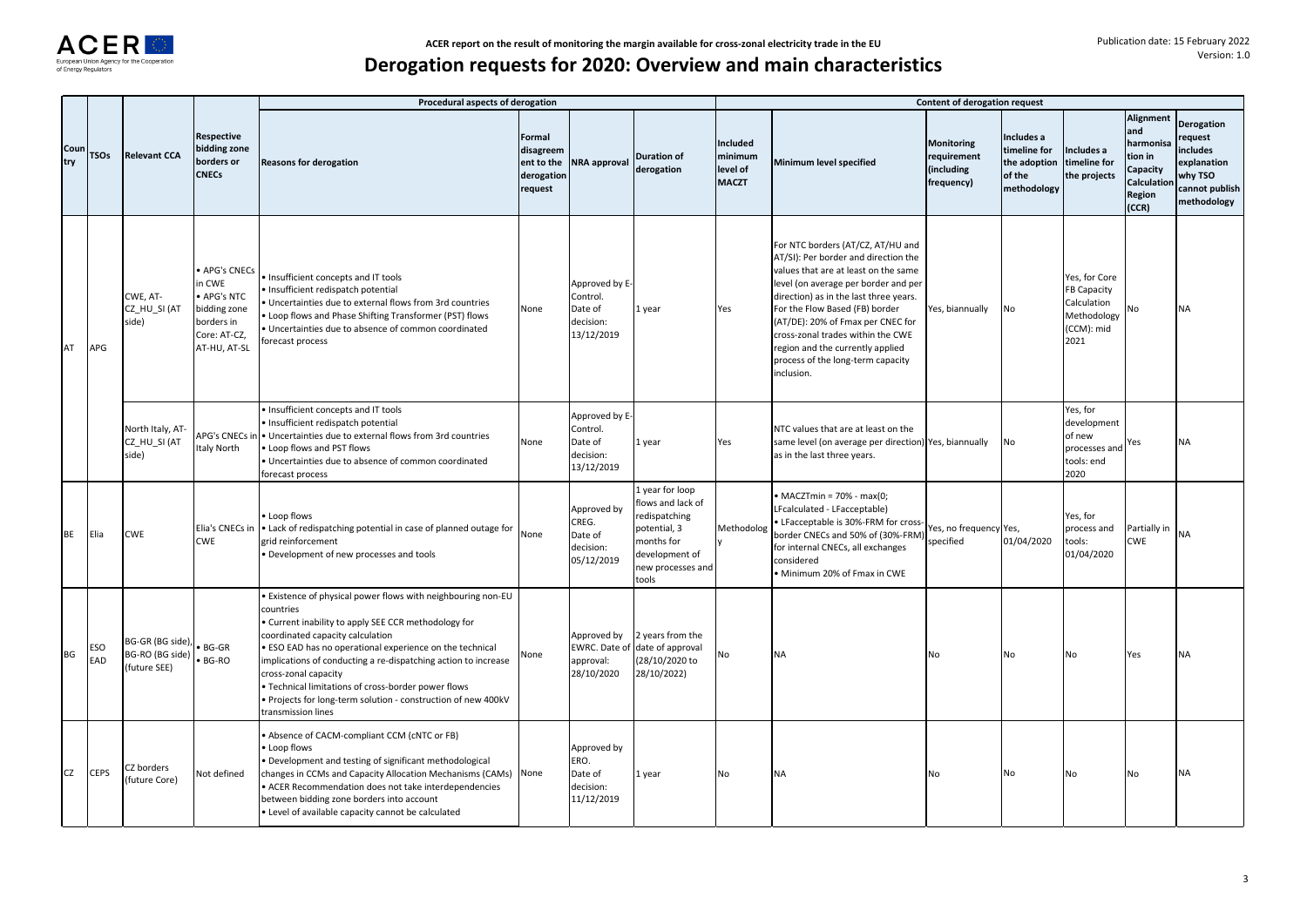|             |                 |                                                                                                             |                                                                 | Procedural aspects of derogation                                                                                                                                                                                                                                                                                                                                                          |                                              |                                                            |                                         |                                                 |                                                                                                                                  | Content of derogation request                                |                                                                     |                                                                   |                                                                                        |                                                                                                            |
|-------------|-----------------|-------------------------------------------------------------------------------------------------------------|-----------------------------------------------------------------|-------------------------------------------------------------------------------------------------------------------------------------------------------------------------------------------------------------------------------------------------------------------------------------------------------------------------------------------------------------------------------------------|----------------------------------------------|------------------------------------------------------------|-----------------------------------------|-------------------------------------------------|----------------------------------------------------------------------------------------------------------------------------------|--------------------------------------------------------------|---------------------------------------------------------------------|-------------------------------------------------------------------|----------------------------------------------------------------------------------------|------------------------------------------------------------------------------------------------------------|
| Cour<br>try | <b>TSOs</b>     | <b>Relevant CCA</b>                                                                                         | <b>Respective</b><br>bidding zone<br>borders or<br><b>CNECs</b> | <b>Reasons for derogation</b>                                                                                                                                                                                                                                                                                                                                                             | Formal<br>disagreem<br>derogation<br>request | ent to the NRA approval                                    | <b>Duration of</b><br>derogation        | Included<br>minimum<br>level of<br><b>MACZT</b> | Minimum level specified                                                                                                          | <b>Monitoring</b><br>requirement<br>(including<br>frequency) | Includes a<br>timeline for<br>the adoption<br>of the<br>methodology | Includes a<br>timeline for<br>the projects                        | Alignment<br>and<br>harmonisa<br>tion in<br>Capacity<br>Calculation<br>Region<br>(CCR) | <b>Derogation</b><br>request<br><i>includes</i><br>explanation<br>why TSO<br>cannot publish<br>methodology |
| <b>ES</b>   | <b>REE</b>      | ES- FR (ES side)<br>and ES-PT (ES<br>side) until<br>28/01/2020,<br><b>SWE from</b><br>29/01/2020<br>onwards | ES-FR<br>ES-PT                                                  | Development of new tools for assess in a coordinated<br>manner and validate the potential available remedial actions<br>(considering the already existing grid and generation assets)<br>• Implementation of SWE CCM (go-live January 2020)<br>· Development and implementation of monitoring tools to<br>better calculate margin                                                         | None                                         | Approved by<br>CNMC.<br>Date of<br>decision:<br>17/12/2019 | 1 year                                  | No                                              | <b>NA</b>                                                                                                                        | Yes, quarterly                                               | No                                                                  | Yes, for<br>development<br>of SWE D-2<br>CCM: January<br>2020     | Yes                                                                                    | <b>NA</b>                                                                                                  |
| <b>FR</b>   |                 | <b>CWE</b>                                                                                                  | RTE's CNECs ir<br><b>CWE</b>                                    | Uncertainties due to external flows from neighbouring CCRs<br>and 3rd countries<br>Development of new processes and tools                                                                                                                                                                                                                                                                 | None                                         | Approved by<br>CRE.<br>Date of<br>decision:<br>12/12/2019  | 6 months<br>(01/01/2020-<br>30/06/2020) | Yes                                             | 20% of Fmax                                                                                                                      | Yes, every two<br>months                                     | No                                                                  | Yes, until<br>30/06/2020                                          | Partially in<br>CWE                                                                    | <b>NA</b>                                                                                                  |
|             |                 |                                                                                                             | <b>CWE</b>                                                      | RTE's CNECs in The main driver for this derogation is the impact of Covid-19<br>into the technical roadmap targeted six months before.                                                                                                                                                                                                                                                    | None                                         | Approved by<br>CRE.<br>Date of<br>decision:<br>18/06/2020  | 6 months<br>(01/07/2020-<br>31/12/2020) | No                                              | 20% of Fmax                                                                                                                      | Yes, every month No                                          |                                                                     | Yes, until<br>01/01/2021                                          | No                                                                                     | NA                                                                                                         |
|             | <b>RTE</b>      | ES-FR (FR side)<br>until<br>28/01/2020,<br>SWE from<br>29/01/2020<br>onwards                                | FR-ES                                                           | Development of new tools for assess in a coordinated<br>manner and validate the potential available remedial actions<br>(considering the already existing grid and generation assets)<br>• Implementation of SWE CCM (go-live January 2020)<br>Development and implementation of monitoring tools to<br>better calculate margin                                                           | None                                         | Approved by<br>CRE.<br>Date of<br>decision:<br>12/12/2019  | 1 year                                  | Yes                                             | 70% in 70% of the relevant hours of<br>the year. No specific information on<br>the scope of the 'relevant' hours is<br>included. | Yes, every three<br>months                                   | No                                                                  | Yes, for<br>development<br>of SWE D-2<br>CCM: January<br>2020     | Yes                                                                                    | No                                                                                                         |
|             |                 | North Italy                                                                                                 | FR-IT                                                           | Uncertainties on external flows from outside the<br>coordination area and from 3rd countries<br>. Not enough experience in granting operational security with<br>high cross border capacity and potential high request for<br>remedial actions<br>Development of new processes and tools both at TSO and<br>Regional Security Coordinator (RSC) levels                                    | None                                         | Approved by<br>CRE.<br>Date of<br>decision:<br>12/12/2019  | 1 year                                  | Yes                                             | 70% in 70% of the relevant hours of<br>the year. No specific information on<br>the scope of the 'relevant' hours is<br>included. | Yes, every three<br>months                                   | No                                                                  | No                                                                | Yes                                                                                    | N٥                                                                                                         |
| GR          | ADMIE<br>(IPTO) | GR northern<br>borders (future GR-BG<br>SEE)                                                                |                                                                 | Absence of coordinated capacity calculation in SEE CCR<br>Uncertainties in the capacity calculation process related to<br>non-coordinated areas<br>· Insufficient redispatch potential to guarantee the 70%<br>capacity criterion<br>. Insufficient IT-tools for capacity calculation and validation<br>Absence of consideration of flows of 3rd countries in the<br>capacity calculation | None                                         | Approved by<br>RAE.<br>Date of<br>decision:<br>15/10/2020  | 1 year                                  | No                                              | <b>NA</b>                                                                                                                        | Yes, no frequency No<br>specified                            |                                                                     | Yes, SEE D-2<br>CCM to be<br>implemented<br>by the end of<br>2020 | Yes                                                                                    | <b>NA</b>                                                                                                  |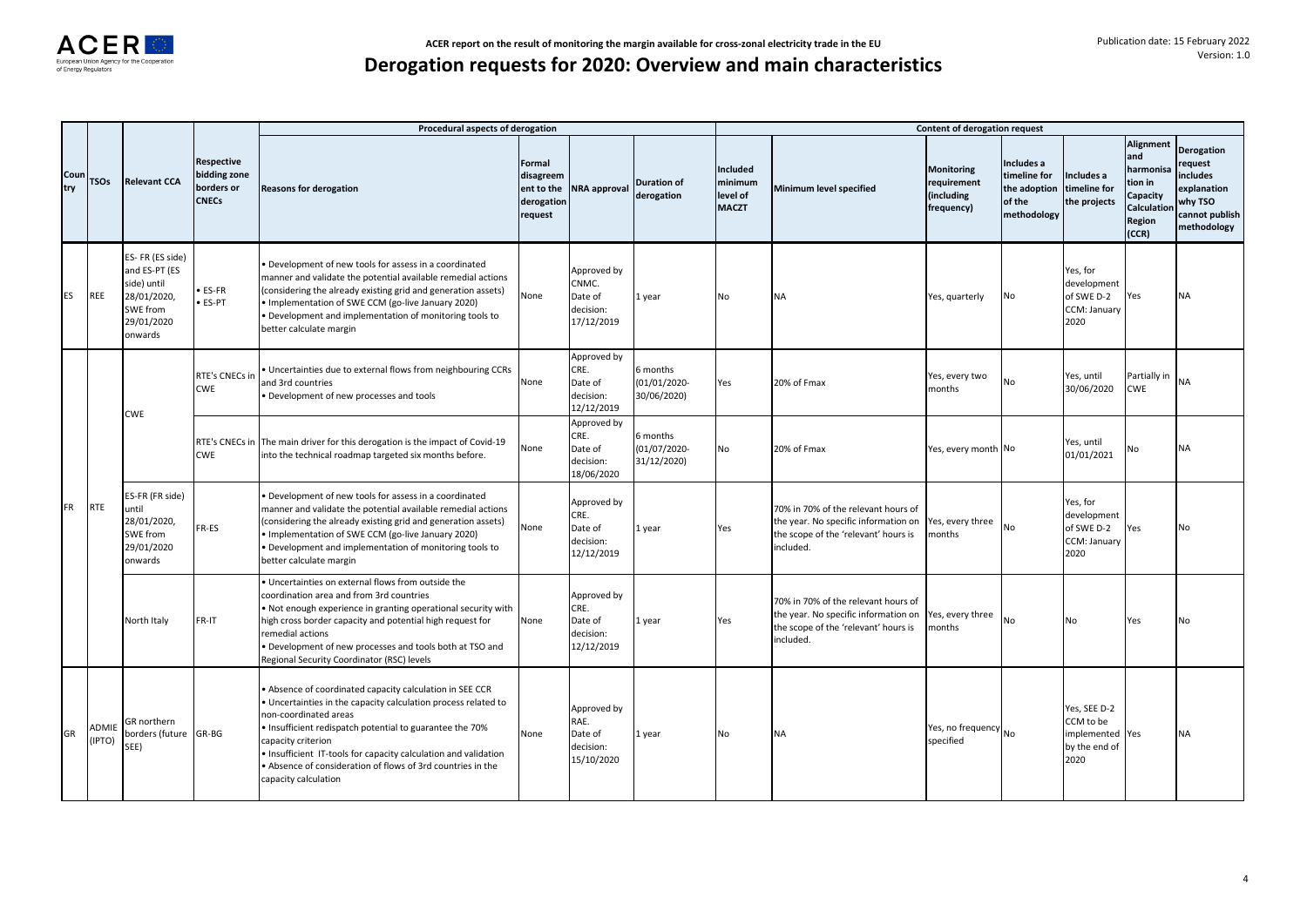|             |              |                                                                                                  |                                                                                                              | Procedural aspects of derogation                                                                                                                                                                                                                                                                                            |                                                            |                                                                                                                |                                  |                                                 |                                                                                                                                                                                                                                                                                                  | Content of derogation request                                |                                                                     |                                                                                                                                                             |                                                                                               |                                                                                              |
|-------------|--------------|--------------------------------------------------------------------------------------------------|--------------------------------------------------------------------------------------------------------------|-----------------------------------------------------------------------------------------------------------------------------------------------------------------------------------------------------------------------------------------------------------------------------------------------------------------------------|------------------------------------------------------------|----------------------------------------------------------------------------------------------------------------|----------------------------------|-------------------------------------------------|--------------------------------------------------------------------------------------------------------------------------------------------------------------------------------------------------------------------------------------------------------------------------------------------------|--------------------------------------------------------------|---------------------------------------------------------------------|-------------------------------------------------------------------------------------------------------------------------------------------------------------|-----------------------------------------------------------------------------------------------|----------------------------------------------------------------------------------------------|
| Coun<br>try | <b>TSOs</b>  | <b>Relevant CCA</b>                                                                              | <b>Respective</b><br>bidding zone<br>borders or<br><b>CNECs</b>                                              | <b>Reasons for derogation</b>                                                                                                                                                                                                                                                                                               | Formal<br>disagreem<br>ent to the<br>derogation<br>request | NRA approval                                                                                                   | <b>Duration of</b><br>derogation | Included<br>minimum<br>level of<br><b>MACZT</b> | Minimum level specified                                                                                                                                                                                                                                                                          | <b>Monitoring</b><br>requirement<br>(including<br>frequency) | Includes a<br>timeline for<br>the adoption<br>of the<br>methodology | Includes a<br>timeline for<br>the projects                                                                                                                  | <b>Alignment</b><br>and<br>harmonisa<br>tion in<br>Capacity<br>Calculation<br>Region<br>(CCR) | Derogation<br>request<br>includes<br>explanation<br>why TSO<br>cannot publish<br>methodology |
| HR          | <b>HOPS</b>  | HR-HU (HR<br>side), HR-SI (HR<br>side) (future<br>Core)                                          | $-HR-SI$<br>HR-HU<br>All critical<br>elements of<br>the<br>transmission<br>network                           | Absence of CACM-compliant CCM (cNTC or FB)<br>Insufficient redispatch potential<br>Lack of redispatching potential in case of planned outage for<br>grid reinforcement                                                                                                                                                      | None                                                       | Approved by<br>HERA.<br>Date of<br>decision:<br>17/12/2019                                                     | l year                           | No                                              | <b>NA</b>                                                                                                                                                                                                                                                                                        | No                                                           | No                                                                  | No                                                                                                                                                          | No                                                                                            | NA                                                                                           |
| HU          | <b>MAVIR</b> | HU-RO (HU<br>side), HU-SK<br>(HU side), AT-<br>HU (HU side),<br>HR-HU (HU side)<br>(future Core) | HU-HR<br>HU-AT<br>HU-RO<br>• HU-SK                                                                           | Absence of CACM-compliant CCM (cNTC or FB)<br>Consideration of cross-zonal trade over non-EU borders<br>. Absence of CACM-compliant redispatching & countertrading None<br>(+ cost sharing) methodologies<br>• Absence of regional impact                                                                                   |                                                            | Approved by<br>MEKH.<br>Date of<br>decision:<br>11/12/2019                                                     | l year                           | No                                              | <b>NA</b>                                                                                                                                                                                                                                                                                        | Yes, 6 weeks<br>after end of<br>quarter                      | No                                                                  | No                                                                                                                                                          | No                                                                                            | ΝA                                                                                           |
|             |              | North Italy                                                                                      | All Italy North<br>borders                                                                                   | Uncertainties on external flows from outside the<br>coordination area and from 3rd countries<br>Not enough experience in granting operational security with<br>high cross border capacity and potential high request for<br>remedial actions<br>Development of new processes and tools both at TSO and<br><b>RSC levels</b> | None                                                       | Approved by<br>ARERA.<br>Date of<br>decision:<br>19/12/2019                                                    | l year                           | No                                              | <b>NA</b>                                                                                                                                                                                                                                                                                        | Yes, quarterly                                               | No                                                                  | No                                                                                                                                                          | Yes                                                                                           | NΑ                                                                                           |
| IT          | Terna        | IT internal<br>borders                                                                           | NORD-<br>CNORD<br>CNORD -<br>CSUD<br>CSUD - SUD<br>SUD - ROSN<br>ROSN-SICI<br>CNORD -<br>SARD<br>SARD - CSUD | Alignment with new Bidding-Zone Review (BZR)<br>configuration entering into force in 2021<br>Implementation of proper CCM foreseen in 2020                                                                                                                                                                                  | None                                                       | Partially<br>approved by<br>ARERA for<br>current<br>constraints<br>only.<br>Date of<br>decision:<br>28/01/2020 | l year                           | No                                              | <b>NA</b>                                                                                                                                                                                                                                                                                        | Yes, periodically No                                         |                                                                     | Yes, updated<br>CCM foreseen<br>in the course<br>of 2020                                                                                                    | No                                                                                            | ΝA                                                                                           |
| <b>NL</b>   | TenneT<br>ΝL | <b>CWE</b>                                                                                       | TenneT's<br><b>CNECs in CWE</b>                                                                              | Loop flows<br>• Lack of redispatching potential in case of planned outage for None<br>grid reinforcement<br>Development of new processes and tools                                                                                                                                                                          |                                                            | Approved by<br>ACM.<br>Date of<br>decision:<br>19/12/2019                                                      | l year                           | Methodolog                                      | · MACZTmin = MACZTtarget - max(0;<br>LFcalculated - LFacceptable)<br>• LFacceptable is 30%-FRM for cross-<br>border CNECs and 50% of (30%-FRM)<br>for internal CNECs, only CWE<br>exchanges considered<br>• Minimum 20% of Fmax in CWE<br>• MACZTtarget is 70% or action plan<br>levels per CNEC | Yes, monthly                                                 | Yes,<br>01/04/2020                                                  | Yes, for<br>development<br>of new<br>processes and<br>tools:<br>01/04/2020<br>and a report<br>detailing<br>methodologie<br>s and<br>projects:<br>01/07/2020 | Partially in<br><b>CWE</b>                                                                    | NA                                                                                           |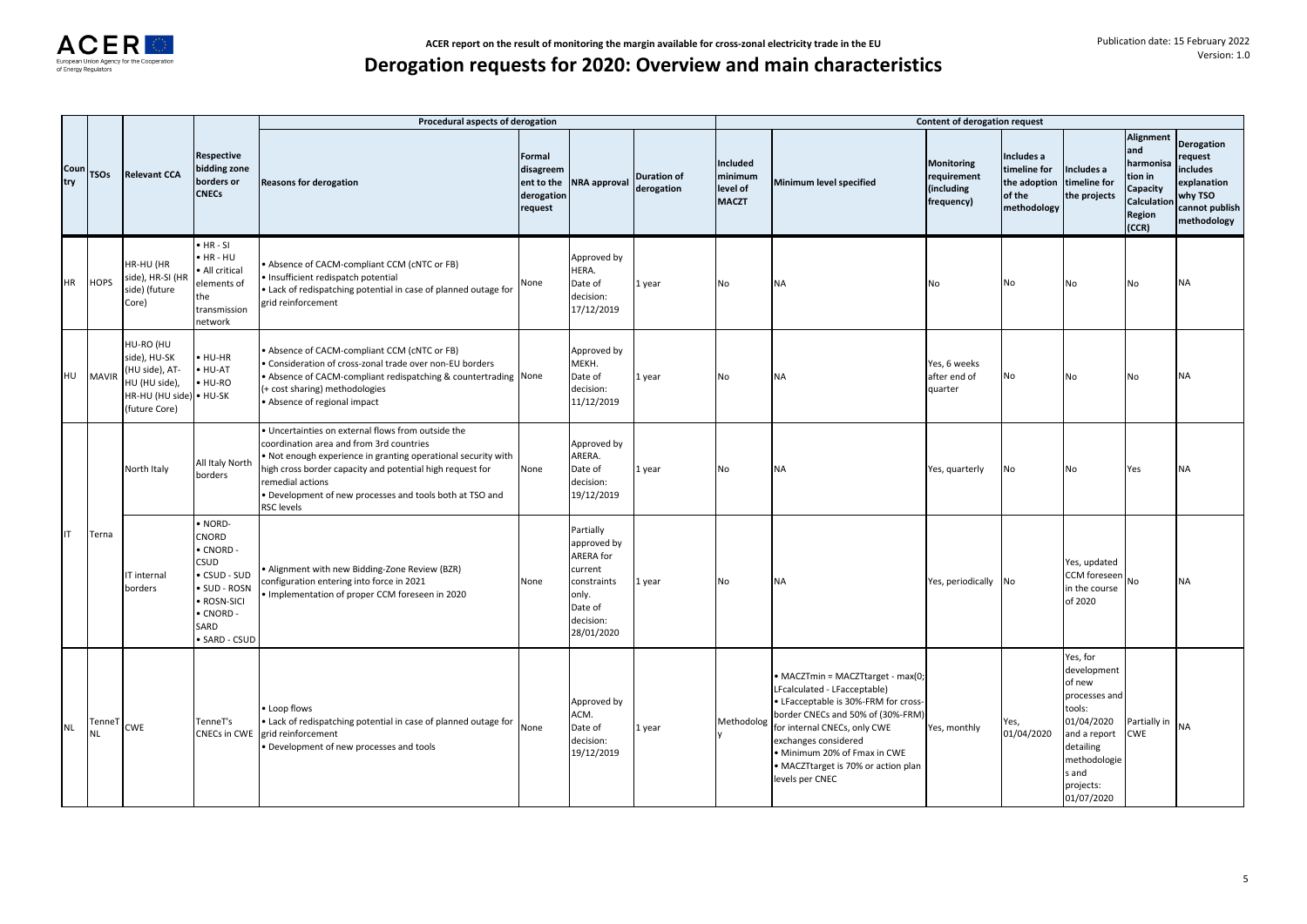

|             |                    |                                                                                                                                                                    |                                                                 | Procedural aspects of derogation                                                                                                                                                                                                                                                                                                                                                                                                                                                                                                                                                        |                                                                   |                                                            |                                                                                                                                                                                                    |                                                        |                                                                                                                                                                                                                                                                                                                                                    | <b>Content of derogation request</b>                                                                                                                               |                                                                     |                                                                            |                                                                                        |                                                                                                     |
|-------------|--------------------|--------------------------------------------------------------------------------------------------------------------------------------------------------------------|-----------------------------------------------------------------|-----------------------------------------------------------------------------------------------------------------------------------------------------------------------------------------------------------------------------------------------------------------------------------------------------------------------------------------------------------------------------------------------------------------------------------------------------------------------------------------------------------------------------------------------------------------------------------------|-------------------------------------------------------------------|------------------------------------------------------------|----------------------------------------------------------------------------------------------------------------------------------------------------------------------------------------------------|--------------------------------------------------------|----------------------------------------------------------------------------------------------------------------------------------------------------------------------------------------------------------------------------------------------------------------------------------------------------------------------------------------------------|--------------------------------------------------------------------------------------------------------------------------------------------------------------------|---------------------------------------------------------------------|----------------------------------------------------------------------------|----------------------------------------------------------------------------------------|-----------------------------------------------------------------------------------------------------|
| Cour<br>try | <b>TSOs</b>        | <b>Relevant CCA</b>                                                                                                                                                | <b>Respective</b><br>bidding zone<br>borders or<br><b>CNECs</b> | <b>Reasons for derogation</b>                                                                                                                                                                                                                                                                                                                                                                                                                                                                                                                                                           | <b>Formal</b><br>disagreem<br>ent to the<br>derogation<br>request | <b>NRA</b> approval                                        | <b>Duration of</b><br>derogation                                                                                                                                                                   | <b>Included</b><br>minimum<br>level of<br><b>MACZT</b> | Minimum level specified                                                                                                                                                                                                                                                                                                                            | <b>Monitoring</b><br>requirement<br>(including<br>frequency)                                                                                                       | Includes a<br>timeline for<br>the adoption<br>of the<br>methodology | Includes a<br>timeline for<br>the projects                                 | Alignment<br>and<br>harmonisa<br>tion in<br>Capacity<br>Calculation<br>Region<br>(CCR) | <b>Derogation</b><br>request<br>includes<br>explanation<br>why TSO<br>cannot publish<br>methodology |
| PL          | PSE                | PL-CZ DE SK<br>(future Core)                                                                                                                                       | PL-DE<br>PL-CZ<br>PL-SK                                         | Development of new processes and tools<br>Loop flows<br>Uncertainties due to transit flows from cross-zonal trade<br>outside of PL                                                                                                                                                                                                                                                                                                                                                                                                                                                      | None                                                              | Approved by<br>URE.<br>Date of<br>decision:<br>30/12/2019  | Development of<br>new processes and<br>tools - 6 months<br>$01/01/20$ -<br>30/06/20)<br>Loop flows &<br>uncertainties due<br>to transit flows<br>from cross-zonal<br>trade outside of PL<br>1 year | Methodolog                                             | • MACZTmin is 70% or action plan<br>levels per CNEC<br>• LFacceptable is (100%-<br>MACZTmin)*Fmax -FRM for cross-<br>border CNECs and 10% of (100%-<br>MACZTmin)*Fmax -FRM for internal No<br><b>CNECs</b><br>• MNCC is equal to MNCC <sub>CGM</sub> +<br>MNCC <sub>margin</sub> , where MNCC <sub>margin</sub> is<br>accounting for uncertainties |                                                                                                                                                                    | <b>NA</b>                                                           | Yes, for<br>development<br>of new<br>processes and<br>tools:<br>30/06/2020 | No                                                                                     | <b>No</b>                                                                                           |
|             |                    | PL-SE4 (PL side)<br>(future Hansa)                                                                                                                                 | PL-SE4                                                          | Development of new processes and tools                                                                                                                                                                                                                                                                                                                                                                                                                                                                                                                                                  | None                                                              | Approved by<br>URE.<br>Date of<br>decision:<br>30/12/2019  | 6 months<br>(01/01/2020-<br>30/06/2020)                                                                                                                                                            | No                                                     | <b>NA</b>                                                                                                                                                                                                                                                                                                                                          | No                                                                                                                                                                 | <b>NA</b>                                                           | Yes, for<br>development<br>of new<br>processes and<br>tools:<br>30/06/2020 | No                                                                                     | ΝA                                                                                                  |
| PT          | <b>REN</b>         | ES-PT (PT side)<br>until<br>28/01/2020,<br>SWE from<br>29/01/2020<br>onwards                                                                                       | PT-ES                                                           | Development of new tools for assess in a coordinated<br>manner and validate the potential available remedial actions<br>(considering the already existing grid and generation assets)<br>Implementation of SWE CCM (go-live January 2020)<br>Development and implementation of monitoring tools to<br>better calculate margin                                                                                                                                                                                                                                                           | None                                                              | Approved by<br>ERSE.<br>Date of<br>decision:<br>19/12/2019 | year                                                                                                                                                                                               | No                                                     | <b>NA</b>                                                                                                                                                                                                                                                                                                                                          | <b>No</b>                                                                                                                                                          | No                                                                  | Yes, for<br>development<br>of SWE D-2<br>CCM: January<br>2020              | Yes                                                                                    | <b>NA</b>                                                                                           |
| <b>RO</b>   | Transel<br>ectrica | RO borders<br>(future Core)<br>RO borders<br>(future SEE)                                                                                                          | RO-HU<br>RO-BG                                                  | Absence of CACM-compliant CCM (cNTC or FB)<br>Consideration of cross-zonal trade over non-EU borders<br>Lack of operational experience and software tools for<br>applying redispatch to increase cross-zonal capacity                                                                                                                                                                                                                                                                                                                                                                   | None                                                              | ANRE.<br>Date of<br>decision:                              | vear                                                                                                                                                                                               | No                                                     | <b>NA</b>                                                                                                                                                                                                                                                                                                                                          | No                                                                                                                                                                 | No                                                                  | No                                                                         | No                                                                                     | No                                                                                                  |
| SE          | SvK                | DK1-SE3 (SE<br>side), DK2-SE4<br>(SE side), NO1-<br>SE3 (SE side)<br>(future Nordic)<br>DE-SE4 (SE side)<br>PL-SE4 (SE side)<br>(future Hansa)<br>LT-SE4 (SE side) | SE3-NO1<br>SE3-DK1<br>SE4-DK2<br>SE4-DE<br>SE4-PL<br>SE4-LT     | Structural congestion at the West Coast Corridor<br>Currently using the NTC capacity calculation approach, which<br>does not efficiently and precisely define the limiting network<br>elements as only a FB representation of the network can<br>achieve. Data that can be utilised for defining the starting<br>point of a linear tractor in a future action plan, to reach CEP<br>70% requirement, is not in hand yet<br>Lack of downregulation volumes makes SvK unable to meet<br>the CEP 70% requirement from 2020 without endangering<br>operational security in a N-1 situation. | None                                                              | Approved by<br>Ei.<br>Date of<br>decision:<br>19/12/2019   | year                                                                                                                                                                                               | No                                                     | <b>NA</b>                                                                                                                                                                                                                                                                                                                                          | Yes, no later than<br>five days after<br>the<br>interconnection<br>capacity for a<br>single hour has<br>been less than<br>70% on any of<br>the<br>interconnections | No                                                                  | No                                                                         | No                                                                                     | <b>NA</b>                                                                                           |
| SK          | <b>SEPS</b>        | (future Baltic)<br>CZ-SK (SK side),<br>HU-SK (SK side),<br>PL-SK (SK side)<br>(future Core)                                                                        | Not defined                                                     | Absence of CACM-compliant CCM (cNTC or FB)                                                                                                                                                                                                                                                                                                                                                                                                                                                                                                                                              | None                                                              | Approved by<br>URSO.<br>Date of<br>decision:<br>20/12/2019 | year                                                                                                                                                                                               | No                                                     | <b>NA</b>                                                                                                                                                                                                                                                                                                                                          | No                                                                                                                                                                 | No                                                                  | No                                                                         | No                                                                                     | ΝA                                                                                                  |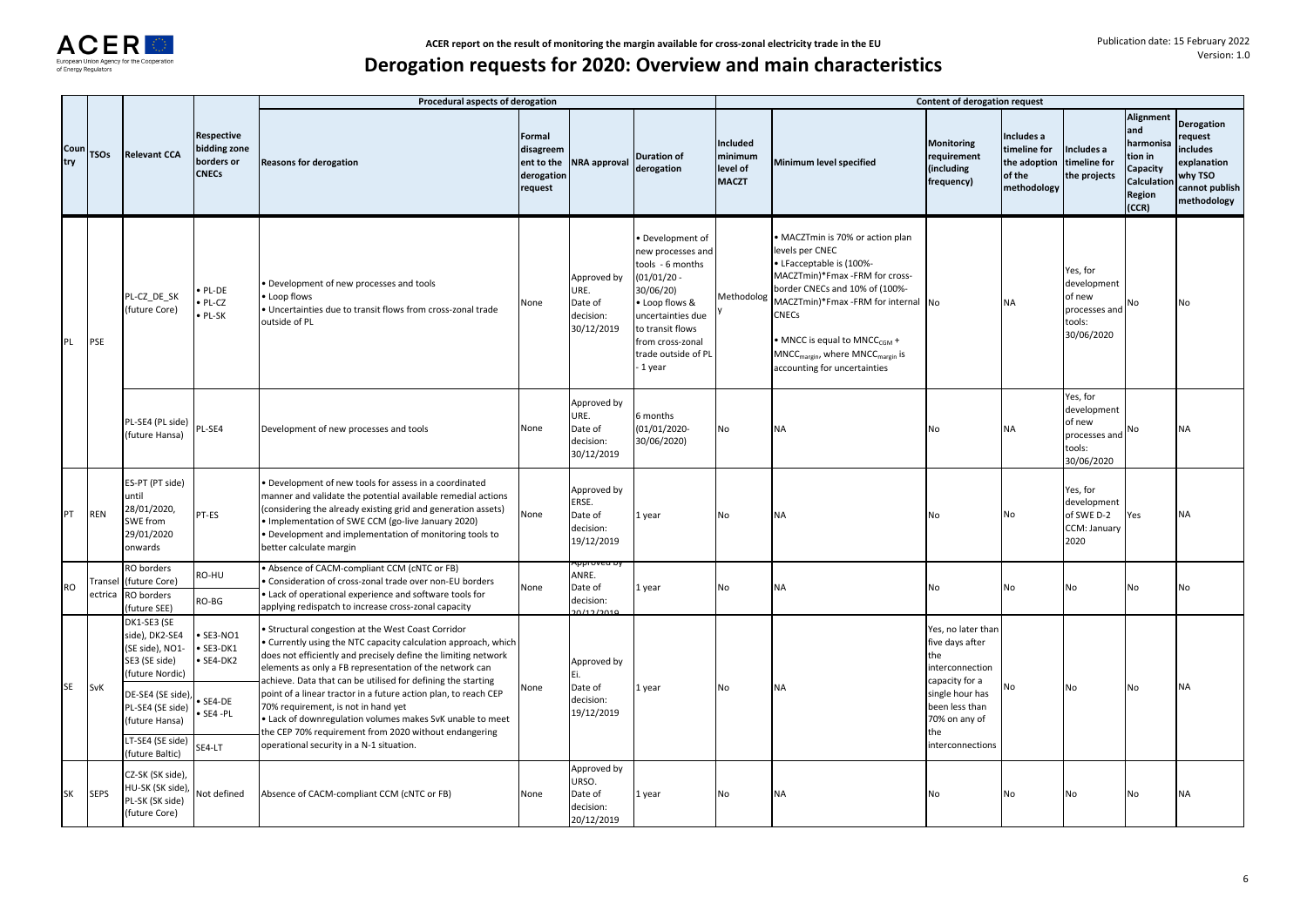|             |             |                                                     |                                                             | Procedural aspects of derogation                                                                                                                                                                                                                                                                                                                                                                                                                   |                                                                   |                                                              |                                                                                                  |                                                 |                                                                                                                                                                                                                                                                                                                                                                     | Content of derogation request                                               |                                                                     |                                                                             |                                              |                                                                                                         |
|-------------|-------------|-----------------------------------------------------|-------------------------------------------------------------|----------------------------------------------------------------------------------------------------------------------------------------------------------------------------------------------------------------------------------------------------------------------------------------------------------------------------------------------------------------------------------------------------------------------------------------------------|-------------------------------------------------------------------|--------------------------------------------------------------|--------------------------------------------------------------------------------------------------|-------------------------------------------------|---------------------------------------------------------------------------------------------------------------------------------------------------------------------------------------------------------------------------------------------------------------------------------------------------------------------------------------------------------------------|-----------------------------------------------------------------------------|---------------------------------------------------------------------|-----------------------------------------------------------------------------|----------------------------------------------|---------------------------------------------------------------------------------------------------------|
| Coun<br>try | <b>TSOs</b> | <b>Relevant CCA</b>                                 | <b>Respective bidding zone</b><br>borders or CNECs          | <b>Reasons for derogation</b>                                                                                                                                                                                                                                                                                                                                                                                                                      | <b>Formal</b><br>disagreem<br>ent to the<br>derogation<br>request | <b>NRA approval</b>                                          | <b>Duration of</b><br>derogation                                                                 | Included<br>minimum<br>level of<br><b>MACZT</b> | Minimum level specified                                                                                                                                                                                                                                                                                                                                             | <b>Monitoring</b><br>requirement<br>(including<br>frequency)                | Includes a<br>timeline for<br>the adoption<br>of the<br>methodology | ncludes a<br>timeline for the<br>projects                                   | Alignment<br>and<br>harmonisat<br>ion in CCR | <b>Derogation</b><br>request includes<br>explanation why<br><b>TSO cannot</b><br>publish<br>methodology |
| AT          | APG         | CWE. AT-<br>CZ HU SI (AT<br>side)                   | APG's CNECs in CWE<br>APG's NTC bidding<br>CZ, AT-HU, AT-SI | Ongoing work on IT concepts and implementation<br>Secondly systematic issues (e.g. loop flows and PST flows, margin<br>zone borders in Core: AT- for uncoordinated transits and absence of 3rd country flows in the<br>CCM)                                                                                                                                                                                                                        | Vone                                                              | Approved by E<br>Control. Date<br>of decision:<br>21/12/2020 | year (2021)                                                                                      | Methodology                                     | MACZTmin = MACZTtarget -<br>max(0; LFcalculated - LFacceptable)<br>· LFacceptable is 30%-FRM for cross<br>border CNECs and 30% of (30%-<br>FRM) for internal CNECs, all<br>exchanges considered<br>Minimum 20% of Fmax in CWE<br>MNCC is equal to MNCC <sub>CGM</sub> +<br>MNCC <sub>margin</sub> , where MNCC <sub>margin</sub> is<br>accounting for uncertainties | Yes, report<br>deviations, no<br>frequency                                  | Yes, Q2 2021                                                        | Yes, Q2 2021 for<br>T tools                                                 | Partially<br>with BE &<br>ÞΙ                 | <b>NA</b>                                                                                               |
|             |             | North Italy, AT-<br>CZ HU SI (AT<br>side)           | APG's CNECs in Italy<br>North                               | Not finished development and testing of the necessary IT-Tools<br>for the calculation of the MACZTmin criterion (defined in the action<br>plan) in the capacity calculation area<br>Not finished development and testing of the necessary IT-Tools<br>for the validation of the calculated capacities under consideration of<br>the MACZTmin criterion (defined in the action plan)                                                                | Vone                                                              | Approved by E<br>Control. Date<br>of decision:<br>21/12/2020 | months<br>01/01/2021<br>30/06/2021)<br>and another 6<br>nonths<br>$(01/07/2021 -$<br>31/12/2021) | Yes                                             | Minimum level is specified as the<br>same level (on average per<br>direction) as in the last 3 years.                                                                                                                                                                                                                                                               | No                                                                          | No                                                                  | Yes, end of Q2<br>2021                                                      | Yes                                          | <b>NA</b>                                                                                               |
| <b>BE</b>   | Elia        | <b>CWE</b>                                          | Elia's CNECs in CWE                                         | Loop flows                                                                                                                                                                                                                                                                                                                                                                                                                                         | Vone                                                              | Approved by<br>CREG.<br>Date of<br>decision:<br>22/10/2020   | 1 year (2021)                                                                                    | Methodology                                     | $\bullet$ MACZTmin = 70% - max(0:<br>LFcalculated - LFacceptable)<br>· LFacceptable is 30%-FRM for cros<br>border CNECs and 50% of (30%-<br>FRM) for internal CNECs, all<br>exchanges considered<br>Minimum 20% of Fmax in CWE                                                                                                                                      | Daily, reporting<br>deviations on<br>loopflow derogation<br>every trimester | NA                                                                  | Yes, 01/07/2021<br><b>Report detailing</b><br>methodologies<br>and projects | Partially<br>with NL                         | NΔ                                                                                                      |
| BG          | ESO<br>EAD  | BG-GR (BG side),<br>BG-RO (BG side)<br>(future SEE) | <b>BG-GR</b><br>BG-RO                                       |                                                                                                                                                                                                                                                                                                                                                                                                                                                    |                                                                   |                                                              |                                                                                                  |                                                 | See derogation request 2020, approved on 28/10/2020 for a duration of 2 years (until 28/10/2022)                                                                                                                                                                                                                                                                    |                                                                             |                                                                     |                                                                             |                                              |                                                                                                         |
| CZ          | <b>CEPS</b> | CZ borders<br>(future Core)                         | Not defined                                                 | Reliability margins to cover uncertainties and inaccuracies, loop<br>lows and internal flows exceed 30% of the transmission capacity;<br>Inexistent regional coordinated calculation and transmission<br>capacity allocation;<br>Inexistent operational agreements with the neighbouring<br>transmission system<br>operators;<br>Transmission capacity calculation cannot be additionally improved<br>for further transmission capacity increases. | None                                                              |                                                              | 1 year (2021)                                                                                    | Yes                                             | . In export direction - at least 60%<br>of the transmission capacity during<br>no less than 90% of business hours;<br>• In import direction - at least 40%<br>of the transmission capacity during<br>no less than 90% of business hours.                                                                                                                            | No                                                                          | No                                                                  | No                                                                          | No                                           | No                                                                                                      |
| ES          | REE         | SWE                                                 | ES-FR<br>ES-PT                                              | The temporary lack of a remedial action validation tool                                                                                                                                                                                                                                                                                                                                                                                            | Vone                                                              | Approved by<br>CNMC. Date<br>of decision:<br>19/11/2020      | year (2021)                                                                                      | Yes                                             | Yes, 70% capacity for 70% of the<br>relevant hours                                                                                                                                                                                                                                                                                                                  | Yes, regularly                                                              | No                                                                  | No                                                                          | Yes                                          | No                                                                                                      |
| FR          | <b>RTE</b>  | SWE                                                 | FR-ES                                                       | The temporary lack of a remedial action validation tool                                                                                                                                                                                                                                                                                                                                                                                            | None                                                              | Approved by<br>CRE. Date of<br>decision:<br>26/11/2020       | Lyear (2021)                                                                                     | Yes                                             | Yes, 70% capacity for 80% of the<br>relevant hours. No specific<br>information on the scope of the<br>'relevant' hours is included.                                                                                                                                                                                                                                 | Yes, monthly                                                                | No                                                                  | No                                                                          | Yes                                          | No                                                                                                      |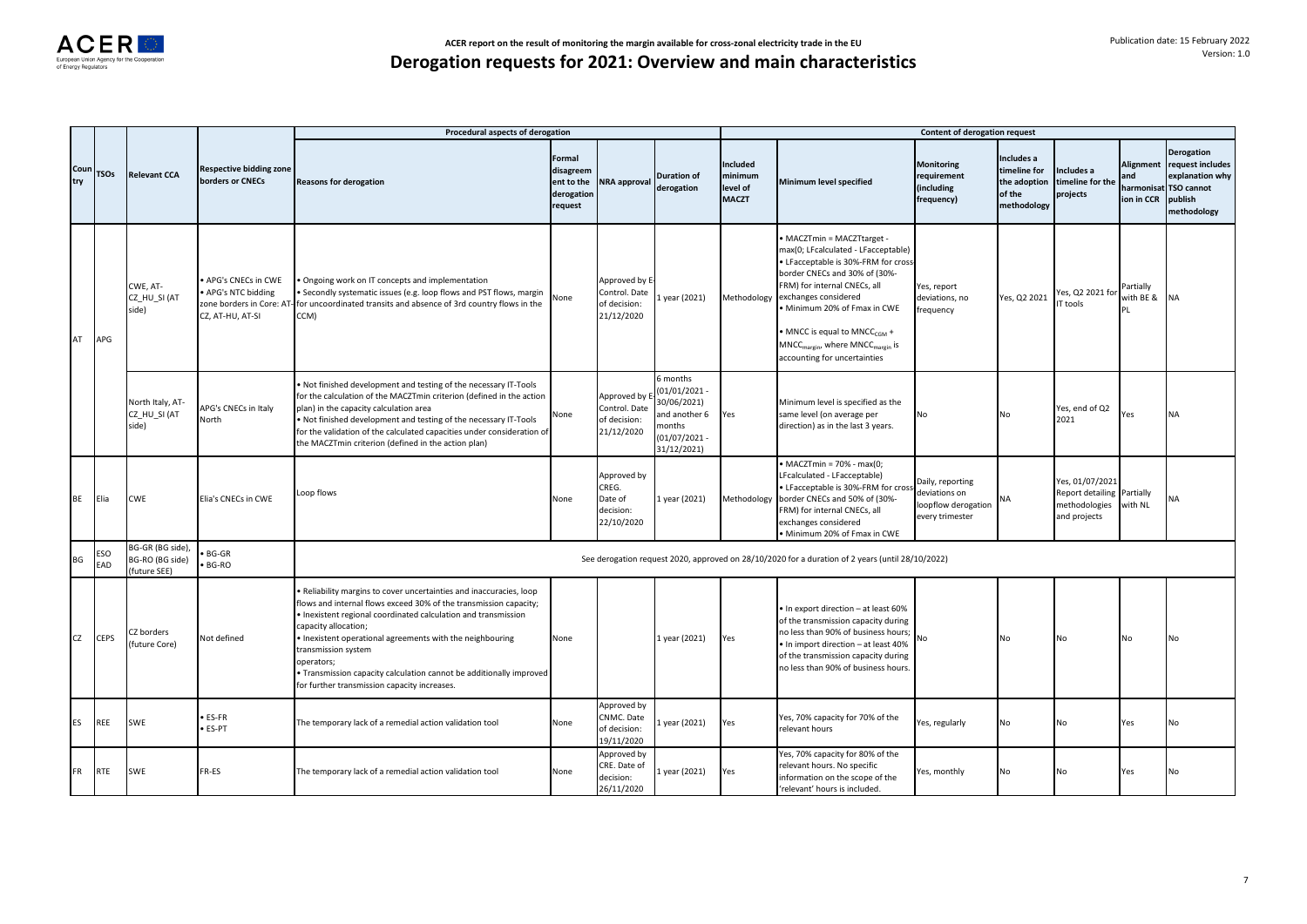|             |                 |                                                                                              |                                                           | Procedural aspects of derogation                                                                                                                                                                                                                                                                                                                               |                                                            |                                                             |                                  |                                                        |                                                                                                                                                                                                                                                                                                            | Content of derogation request                                                 |                                                                     |                                                                                                                                        |                                       |                                                                                                      |
|-------------|-----------------|----------------------------------------------------------------------------------------------|-----------------------------------------------------------|----------------------------------------------------------------------------------------------------------------------------------------------------------------------------------------------------------------------------------------------------------------------------------------------------------------------------------------------------------------|------------------------------------------------------------|-------------------------------------------------------------|----------------------------------|--------------------------------------------------------|------------------------------------------------------------------------------------------------------------------------------------------------------------------------------------------------------------------------------------------------------------------------------------------------------------|-------------------------------------------------------------------------------|---------------------------------------------------------------------|----------------------------------------------------------------------------------------------------------------------------------------|---------------------------------------|------------------------------------------------------------------------------------------------------|
| Coun<br>try | <b>TSOs</b>     | <b>Relevant CCA</b>                                                                          | <b>Respective bidding zone</b><br>borders or CNECs        | <b>Reasons for derogation</b>                                                                                                                                                                                                                                                                                                                                  | Formal<br>disagreem<br>ent to the<br>derogation<br>request | <b>NRA approval</b>                                         | <b>Duration of</b><br>derogation | <b>Included</b><br>minimum<br>level of<br><b>MACZT</b> | Minimum level specified                                                                                                                                                                                                                                                                                    | <b>Monitoring</b><br>requirement<br>(including<br>frequency)                  | Includes a<br>timeline for<br>the adoption<br>of the<br>methodology | Includes a<br>timeline for the<br>projects                                                                                             | <b>Alignment</b><br>and<br>ion in CCR | Derogation<br>request includes<br>explanation why<br>harmonisat TSO cannot<br>publish<br>methodology |
| GR          | ADMIE<br>(IPTO) | GR northern<br>borders (future<br>SEE)                                                       | $GR-BG$                                                   | Absence of consideration of flows of 3rd countries in the capacity<br>calculation and the margin available for cross-zonal trade<br>. Insufficient potential for remedial actions to guarantee the 70%<br>capacity criterion<br>. Insufficient IT-tools for capacity calculation process embedding<br>the 70% threshold (in line with the regulation 2019/943) |                                                            | Approved by<br>RAE. Date of<br>decision:<br>22/07/2021      | 1 year (2021)                    | No                                                     | <b>NA</b>                                                                                                                                                                                                                                                                                                  | Yes, no frequency<br>specified                                                | No                                                                  | Yes, for the<br>implementation<br>of the SEE CCM:<br><b>July 2021</b>                                                                  | No                                    | <b>NA</b>                                                                                            |
| <b>HR</b>   | <b>HOPS</b>     | HR-HU (HR side),<br>HR-SI (HR side)<br>(future Core)                                         | HU-HR<br>HR-SI                                            | Time necessary to build the required tools to adequately take into<br>account power flows within and outside the Core CCR;<br>Limited redispatching activation potential;<br>· Long-term planned network element disconnections.                                                                                                                               | None                                                       | Approved by<br>HERA.<br>Date of<br>decision:<br>24/11/2020  | 1 year (2021)                    | Yes                                                    | 20% of Fmax                                                                                                                                                                                                                                                                                                | Yes, no frequency<br>specified                                                | Yes,<br>30/04/2021                                                  | es, 30/04/2021 No                                                                                                                      |                                       | No                                                                                                   |
| HU          | <b>MAVIR</b>    | HU-RO (HU side),<br>HU-SK (HU side),<br>AT-HU (HU side),<br>HR-HU (HU side)<br>(future Core) | HU-HR<br>HU-AT<br>HU-RO<br>HU-SK<br>HU-SI (from end 2021) | Absence of CACM-compliant CCM (cNTC or FB)<br>Consideration of cross-zonal trade over non-EU borders<br>Absence of CACM-compliant redispatching & countertrading (+<br>cost sharing) methodologies<br>Absence of regional impact<br>. Operational security problems coming from uncertainties and<br>assumptions in the coordinated (mostly bilateral) CC      | None                                                       | Approved by<br>HEA.<br>Date of<br>decision:<br>10/12/2020   | 1 year (2021)                    | Yes                                                    | 75% of hours, including 3rd country<br>flows:<br>· SK-HU border/import direction:<br>10%<br>· AT-HU border/import direction:<br>25%<br>· HR-HU border/import direction:<br>10%                                                                                                                             | No                                                                            | No                                                                  | No                                                                                                                                     | No                                    | No                                                                                                   |
| IT          | Terna           | North Italy                                                                                  | All Italy North borders                                   | . Ongoing work on IT concepts to compute margins and adjust the<br>ninimum capacity accordingly<br>. The presence of allocation constraints related to voltage and<br>stability constraints for the Italian system                                                                                                                                             |                                                            | Approved by<br>ARERA.<br>Date of<br>decision:<br>15/12/2020 | 1 year (2021)                    | No                                                     | NA                                                                                                                                                                                                                                                                                                         | Yes, daily (on a<br>centralized web-<br>platform) and<br>quarterly (directly) | No                                                                  | Yes, for<br>development of<br>new processes<br>and tools: S1<br>2021<br>Dedicated study<br>for allocation<br>constraints:<br>June 2021 | No                                    | <b>NA</b>                                                                                            |
| <b>NL</b>   | TenneT<br>NL    | CWE                                                                                          | TenneT's CNECs in CWE                                     | • Loop flows<br>. Lack of redispatching potential in case of (i) unplanned outages<br>and (ii) planned outages for grid reinforcement                                                                                                                                                                                                                          | None                                                       | Approved by<br>ACM.<br>Date of<br>decision:<br>16/11/2020   | 1 year (2021)                    | Methodology                                            | · MACZTmin = MACZTtarget -<br>max(0; LFcalculated - LFacceptable)<br>· LFacceptable is 30%-FRM for cross Daily, reporting<br>border CNECs and 50% of (30%-<br>FRM) for internal CNECs, only CWE<br>exchanges considered<br>· Minimum 20% of Fmax in CWE<br>· MACZTtarget are action plan<br>evels per CNEC | deviations on loop<br>flows derogation,<br>monthly                            | NΑ                                                                  | Yes, 01/07/2021<br><b>Report detailing</b><br>methodologies<br>and projects                                                            | Partially<br>with BE                  | NA                                                                                                   |
|             |                 | GB-NL (NL side)<br>(future Channel)                                                          | $UL-GB$                                                   | Lack of redispatching potential in case of (i) unplanned outages and<br>ii) planned outages for grid reinforcement                                                                                                                                                                                                                                             | None                                                       |                                                             |                                  | No                                                     | No                                                                                                                                                                                                                                                                                                         | Yes, monthly in case<br>of reduction                                          | No                                                                  | No                                                                                                                                     | No                                    | <b>NA</b>                                                                                            |
|             |                 | DK1-NL (NL side)<br>(future Hansa)                                                           | NL-DK1                                                    | Lack of redispatching potential in case of (i) unplanned outages and<br>(ii) planned outages for grid reinforcement                                                                                                                                                                                                                                            | None                                                       |                                                             |                                  | N٥                                                     | No                                                                                                                                                                                                                                                                                                         | Yes, monthly in case<br>of reduction                                          | No                                                                  | <b>No</b>                                                                                                                              | No                                    | NA                                                                                                   |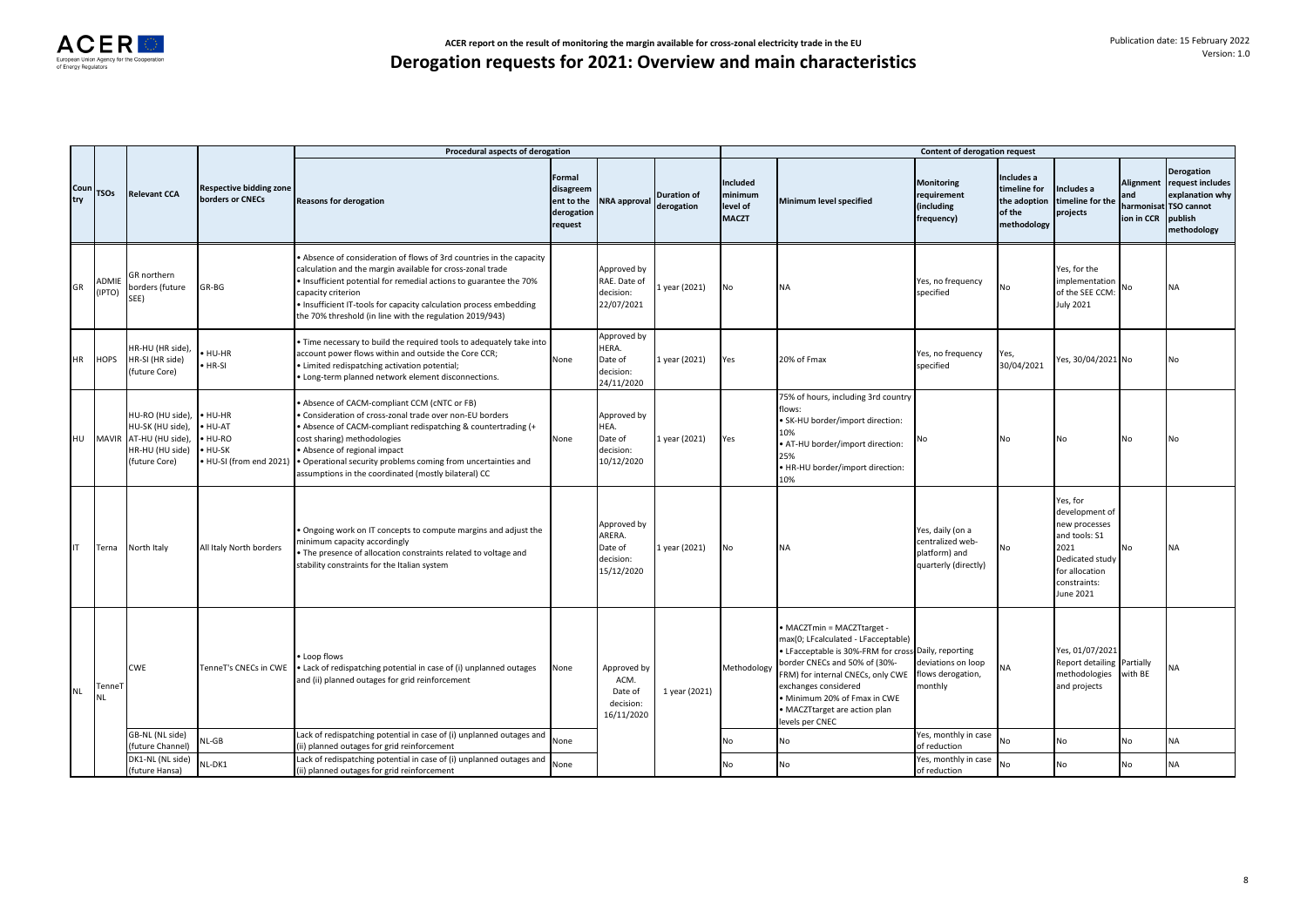

|             |             |                                                                                                |                                                    | Procedural aspects of derogation                                                                                                                                                                                        |                                                            |                                                            |                                  |                                                        |                                                                                                                                                                                                                                                                                                                                           | <b>Content of derogation request</b>                                                                                                                      |                                                                     |                                            |                                |                                                                                                             |
|-------------|-------------|------------------------------------------------------------------------------------------------|----------------------------------------------------|-------------------------------------------------------------------------------------------------------------------------------------------------------------------------------------------------------------------------|------------------------------------------------------------|------------------------------------------------------------|----------------------------------|--------------------------------------------------------|-------------------------------------------------------------------------------------------------------------------------------------------------------------------------------------------------------------------------------------------------------------------------------------------------------------------------------------------|-----------------------------------------------------------------------------------------------------------------------------------------------------------|---------------------------------------------------------------------|--------------------------------------------|--------------------------------|-------------------------------------------------------------------------------------------------------------|
| Coun<br>try | <b>TSOs</b> | <b>Relevant CCA</b>                                                                            | <b>Respective bidding zone</b><br>borders or CNECs | <b>Reasons for derogation</b>                                                                                                                                                                                           | Formal<br>disagreem<br>ent to the<br>derogation<br>request | <b>NRA</b> approval                                        | <b>Duration of</b><br>derogation | <b>Included</b><br>minimum<br>level of<br><b>MACZT</b> | Minimum level specified                                                                                                                                                                                                                                                                                                                   | <b>Monitoring</b><br>requirement<br>(including<br>frequency)                                                                                              | Includes a<br>timeline for<br>the adoption<br>of the<br>methodology | Includes a<br>timeline for the<br>projects | Alignment<br>and<br>ion in CCR | <b>Derogation</b><br>request includes<br>explanation why<br>harmonisat TSO cannot<br>publish<br>methodology |
| PL          | PSE         | PL-CZ DE SK<br>(future Core)                                                                   | PL-DE<br>PL-CZ<br>PL-SK                            | • Loop flows<br>. Uncertainties of the non-coordinated transit flows                                                                                                                                                    | None                                                       | Approved by<br>URE.<br>Date of<br>decision:<br>21/12/2020  | 1 year (2021)                    | Methodology                                            | MACZTmin is 70% or Action Plan<br>levels per CNEC<br>• LFacceptable is (100%-<br>MACZTmin)*Fmax -FRM for cross-<br>border CNECs and 10% of (100%-<br>MACZTmin)*Fmax -FRM for internal No<br>CNECs<br>• MNCC is equal to MNC <sub>CCGM</sub> +<br>MNCC <sub>margin</sub> , where MNCC <sub>margin</sub> is<br>accounting for uncertainties |                                                                                                                                                           | <b>NA</b>                                                           | No                                         | Partially<br>with AT           | <b>NA</b>                                                                                                   |
| PT          | <b>REN</b>  | SWE                                                                                            | <b>ES-PT</b>                                       | The temporary lack of a remedial action validation tool                                                                                                                                                                 | None                                                       | Approved by<br>ERSE.<br>Date of<br>decision:<br>22/12/2020 | 1 year (2021)                    | Yes                                                    | Yes, 70% capacity for 70% of the<br>relevant hours. No specific<br>information on the scope of the<br>'relevant' hours is included.                                                                                                                                                                                                       | Yes, regularly                                                                                                                                            | No                                                                  | No                                         | Yes                            | No                                                                                                          |
| <b>SE</b>   | SvK         | DK1-SE3 (SE side),<br>DK2-SE4 (SE side),<br>NO1-SE3 (SE side)<br>(future Nordic)               | SE3-NO1<br>$\bullet$ SE3-DK1<br>SE4-DK2            | · Operational security<br>Congestion in the West Coast Corridor, inside bidding zone SE3, in<br>combination with the lack of downregulation volumes makes SvK<br>unable to meet the CEP 70% requirement in 2021 without | None                                                       | Approved by<br>Date of<br>decision:<br>17/12/2020          | 1 year (2021)                    | No                                                     | <b>NA</b>                                                                                                                                                                                                                                                                                                                                 | Yes, no later than<br>five days after the<br>interconnection<br>capacity for a single<br>hour has been less<br>than 70% on any of<br>the interconnections | No                                                                  | Yes, Q4 2022 -<br>Q1 2023 for<br>Nordic FB | No                             | <b>NA</b>                                                                                                   |
|             |             | DE-SE4 (SE side),<br>PL-SE4 (SE side)<br>(future Hansa)<br>LT-SE4 (SE side)<br>(future Baltic) | SE4-DE<br>SE4-PL<br>SE4-LT                         | endangering operational security in a N-1 situation.                                                                                                                                                                    | None                                                       | Approved by<br>Date of<br>decision:<br>17/12/2020          | 1 year (2021)                    | No                                                     | <b>NA</b>                                                                                                                                                                                                                                                                                                                                 | Yes, no frequency<br>specified                                                                                                                            | No                                                                  | Yes, between<br>2021 and 2023              | No                             | <b>NA</b>                                                                                                   |
| <b>SK</b>   | <b>SEPS</b> | CZ-SK (SK side),<br>HU-SK (SK side),<br>PL-SK (SK side)<br>(future Core)                       | SK-CZ<br>· SK-PL<br>SK-HU<br>SK-UA (3rd country)   | Operational security of the connected systems                                                                                                                                                                           | None                                                       |                                                            | 1 year (2021)                    | Yes                                                    | . 30 % for CZ-SK import<br>. 30 % for SK-CZ export<br>. 30 % for PL-SK import<br>. 30 % for SK-PL export<br>. 30 % for HU-SK import<br>• 30 % for SK-HU export<br>of transmission capacities no less<br>than in 80 % of hours                                                                                                             | No                                                                                                                                                        | No                                                                  | No                                         | No                             | No                                                                                                          |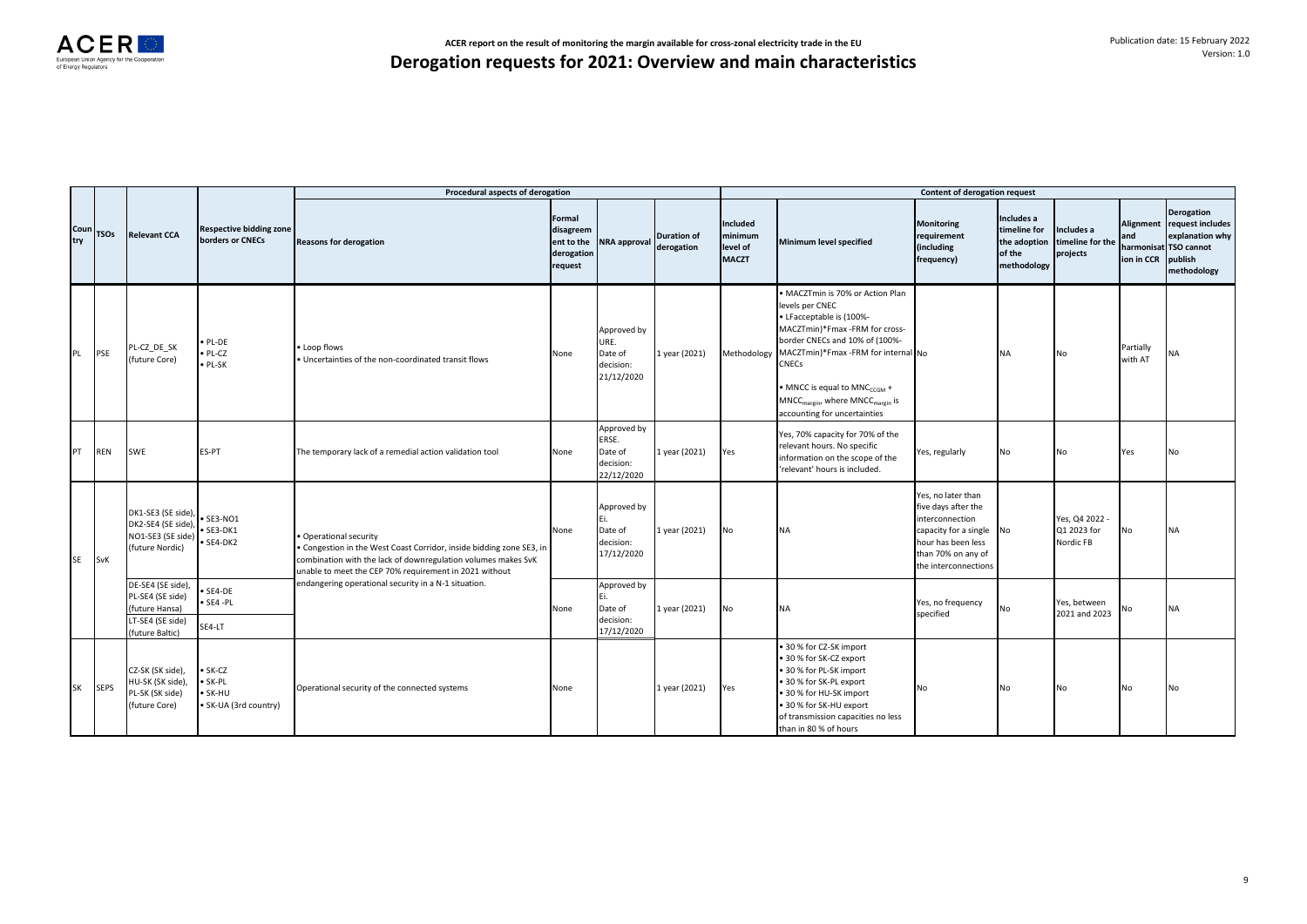

|             |                   |                                                               |                                                                                                         |                                                                                                                                                                                                                                                                                                                                                                                                                                                                                                                                      | Procedural aspects of derogation                          |                                                               |                                  |                                                                                    |                                                                                         | Content of derogation request                                                                                                                                                                                                                                                                                                                                                                                                   |                                                                                            |                                                                                                                   |                                                                                                        |
|-------------|-------------------|---------------------------------------------------------------|---------------------------------------------------------------------------------------------------------|--------------------------------------------------------------------------------------------------------------------------------------------------------------------------------------------------------------------------------------------------------------------------------------------------------------------------------------------------------------------------------------------------------------------------------------------------------------------------------------------------------------------------------------|-----------------------------------------------------------|---------------------------------------------------------------|----------------------------------|------------------------------------------------------------------------------------|-----------------------------------------------------------------------------------------|---------------------------------------------------------------------------------------------------------------------------------------------------------------------------------------------------------------------------------------------------------------------------------------------------------------------------------------------------------------------------------------------------------------------------------|--------------------------------------------------------------------------------------------|-------------------------------------------------------------------------------------------------------------------|--------------------------------------------------------------------------------------------------------|
| Coun<br>try | <b>TSOs</b>       | <b>Relevant CCA</b>                                           | Respective<br>bidding zone<br>borders or<br><b>CNECs</b>                                                | <b>Reasons for derogation</b>                                                                                                                                                                                                                                                                                                                                                                                                                                                                                                        | Formal<br>disagreement<br>to the<br>derogation<br>request | <b>NRA approval</b>                                           | <b>Duration of</b><br>derogation | <b>Includes</b><br>minimum level<br>of MACZT                                       | Changes in the<br>minimum level<br>of MACZT<br>increased since<br>the previous<br>year? | Minimum level specified                                                                                                                                                                                                                                                                                                                                                                                                         | <b>Monitoring</b><br>achievement of the<br>target (including<br>frequency of<br>reporting) | Includes a<br>projects                                                                                            | Alignment and<br>timeline for the harmonisation<br>in CCR                                              |
| AT          | APG               | CWE, AT-<br>CZ HU SI (AT<br>side)                             | <b>APG's CNECs</b><br>in CWE<br>APG's NTC<br>bidding zone<br>borders in<br>Core: AT-CZ,<br>AT-HU, AT-SI | Systemic issues<br>Usage of CNEC capacity > threshold by loop<br>flows and PST flows (lack of cross-CCR<br>coordination);<br>Margin for uncoordinated transits (unreliable<br>forecasts);<br>Absence of consideration of 3rd country<br>flows in the capacity calculation.                                                                                                                                                                                                                                                           | None                                                      | Approved by E-<br>Control. Date of<br>decision:<br>16/12/2021 | 1 year (2022)                    | Yes,<br>methodology                                                                | Updated<br>methodology                                                                  | • MACZTmin = MACZTtarget -<br>max(0; LFcalculated -<br>LFacceptable)<br>• LFacceptable is 100%-FRM -<br>MACZTmin before LF for cross-<br>border CNECs and 10% of (100%-<br>FRM - MACZTmin before LF) for<br>internal CNECs, all exchanges<br>considered<br>· Minimum 20% of Fmax in CWE<br>• MNCC is equal to MNCC <sub>CGM</sub> +<br>MNCC <sub>margin</sub> , where MNCC <sub>margin</sub> is<br>accounting for uncertainties | Yes, and report<br>deviations. No<br>frequency specified.                                  | No                                                                                                                | Partially with<br>BE & PL                                                                              |
| <b>BE</b>   | Elia              | <b>CWE</b>                                                    | Elia's CNECs in<br>CWE / Core                                                                           | Loop flows                                                                                                                                                                                                                                                                                                                                                                                                                                                                                                                           | None                                                      | Approved by<br>CREG. Date of<br>decision:<br>02/12/2021       | 1 year (2022)                    | Yes,<br>methodology                                                                | Same<br>methodology                                                                     | • MACZTmin = MACZTtarget -<br>max(0; LFcalculated -<br>LFacceptable)<br>• LFacceptable is 100%-30% - FRM<br>for cross-border CNECs and 10%<br>of 0.5*(100%-30% - FRM) for<br>internal CNECs, all exchanges<br>considered<br>LFaccept) for the different type of<br>critical network elements as<br>follows:<br>· Minimum 20% of Fmax in CWE                                                                                     | Yes, reporting<br>deviations every<br>trimester                                            | High-level<br>timeline for DA<br>CCM, DA CCM<br>coordainted<br>validation, Core<br>SOGL76 &<br>CACM35, CACM<br>74 | Partially with<br>other countries<br>(for<br>methodological<br>approach to<br>loop flow<br>derogation) |
| BG          | <b>ESO</b><br>EAD | <b>BG-GR (BG</b><br>side), BG-RO<br>(BG side)<br>(future SEE) | <b>BG-GR</b><br>BG-RO                                                                                   |                                                                                                                                                                                                                                                                                                                                                                                                                                                                                                                                      |                                                           |                                                               |                                  |                                                                                    |                                                                                         | See derogation request 2020, approved on 28/10/2020 for a duration of 2 years (until 28/10/2022)                                                                                                                                                                                                                                                                                                                                |                                                                                            |                                                                                                                   |                                                                                                        |
| <b>CZ</b>   | <b>CEPS</b>       | CZ borders<br>(future Core)                                   | <b>Not defined</b>                                                                                      | Reliability margins to cover uncertainties and<br>naccuracies, loop flows and internal flows<br>exceed 30% of the transmission capacity;<br>· Inexistent regional coordinated calculation<br>and transmission capacity allocation;<br>· Inexistent operational agreements with the<br>neighbouring transmission system operators;<br>Transmission capacity calculation cannot be<br>additionally improved for further transmission<br>capacity increases;<br>The derogation granted for year 2021<br>represents a technical maximum. | Vone                                                      | Approved by<br>ERU. Date of<br>decision:<br>22/11/2021        | 1 year (2022)                    | Only in the<br>"normal"<br>network<br>configuration<br>i.e. no relevant<br>outage. | No                                                                                      | In case of relevant outage: no<br>target.<br>In absence of relevant outage:<br>• In export direction - at least<br>60% of the transmission capacity<br>at least 90% of hours;<br>• In import direction - at least<br>40% of the transmission capacity<br>at least 90% of hours.                                                                                                                                                 | No                                                                                         | No                                                                                                                | No                                                                                                     |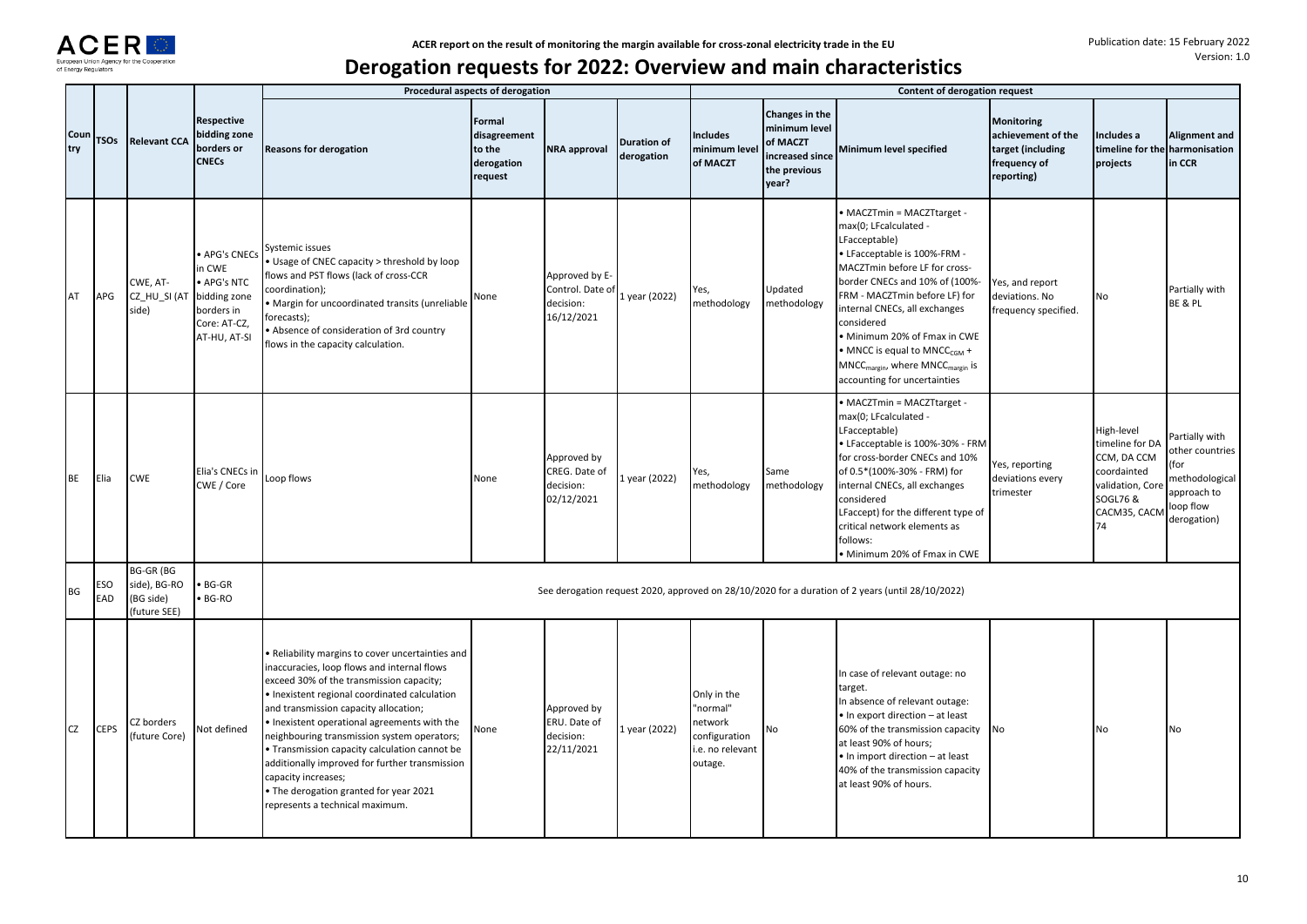|             |               |                                               |                                                                 |                                                                                                                                                                                                                                                                                   | Procedural aspects of derogation                          |                                                         |                                                                                                     |                                              |                                                                                         | Content of derogation request                                                                                                                                                                                                                                                               |                                                                                            |                                                                                                                 |                         |
|-------------|---------------|-----------------------------------------------|-----------------------------------------------------------------|-----------------------------------------------------------------------------------------------------------------------------------------------------------------------------------------------------------------------------------------------------------------------------------|-----------------------------------------------------------|---------------------------------------------------------|-----------------------------------------------------------------------------------------------------|----------------------------------------------|-----------------------------------------------------------------------------------------|---------------------------------------------------------------------------------------------------------------------------------------------------------------------------------------------------------------------------------------------------------------------------------------------|--------------------------------------------------------------------------------------------|-----------------------------------------------------------------------------------------------------------------|-------------------------|
| Coun<br>try | <b>TSOs</b>   | <b>Relevant CCA</b>                           | <b>Respective</b><br>bidding zone<br>borders or<br><b>CNECs</b> | <b>Reasons for derogation</b>                                                                                                                                                                                                                                                     | Formal<br>disagreement<br>to the<br>derogation<br>request | <b>NRA</b> approval                                     | <b>Duration of</b><br>derogation                                                                    | <b>Includes</b><br>minimum level<br>of MACZT | Changes in the<br>minimum level<br>of MACZT<br>increased since<br>the previous<br>year? | Minimum level specified                                                                                                                                                                                                                                                                     | <b>Monitoring</b><br>achievement of the<br>target (including<br>frequency of<br>reporting) | Includes a<br>timeline for the harmonisation<br>projects                                                        | Alignment and<br>in CCR |
| ES          | <b>REE</b>    | SWE                                           | ES-FR                                                           | Lack of practical experience in applying the<br>necessary remedial actions.<br>Temporary lack of a remedial action<br>validation tool                                                                                                                                             | None                                                      | Approved by<br>CNMC. Date of<br>decision:<br>22/12/2021 | 1 year (2022)                                                                                       | Yes                                          | Yes, increase                                                                           | 70% capacity for 75% of the hours,<br>but the TSO consider fulfilled the<br>hours when in the concerned<br>border and direction the<br>commercial exchange<br>program is smaller than the<br>corresponding NTC value.                                                                       | Yes, reporting to the<br>NRA (no frequency)                                                | Description of<br>the projects for<br>2022.                                                                     | Partially with          |
| ΗR          |               | HR-SI and HR-<br>HOPS HU (future<br>Core)     | HR-SI and HR-<br>HU                                             | Time necessary to build the required tools to<br>adequately take into account power flows<br>within and outside the Core CCR;<br>Limited redispatching activation potential;<br>Long-term planned network element<br>disconnections;<br>Time needed adopting an action plan.      | None                                                      | Approved by<br>HERA on<br>29/12/2021                    | 1 year (2022),<br>or to the date<br>of approval of<br>the action plan,<br>whichever<br>comes first. | Yes                                          | No                                                                                      | No less than the minimum<br>capacity allocated for each market<br>unit in the period 2019 to 2021,<br>and no less than the capacity that<br>corresponds to 20% of the load for<br>each CNEC.                                                                                                | Yes, reporting to the<br>NRA (no frequency)                                                | No                                                                                                              | no                      |
|             |               | <b>TERNA</b> North Italy                      | All Italy North<br>borders                                      | The presence of allocation constraints related<br>to voltage and stability constraints for the<br>Italian system<br>The export capacity is not currently<br>computed through a proper coordinated<br>capacity calculation process                                                 | None                                                      | Approved by<br>ARERA on<br>21/12/2021                   | 1 year (2022)                                                                                       | No                                           | <b>No</b>                                                                               | <b>NA</b>                                                                                                                                                                                                                                                                                   | Yes, daily (on a<br>centralized web-<br>platform) and<br>quarterly to the NRA              | For the tools<br>needed for the<br>capacity<br>calculation<br>process in the<br>export<br>direction: S1<br>2023 | No                      |
| <b>NL</b>   | Tenne<br>T NL | <b>CWE</b>                                    | TenneT's<br><b>CNECs in CWE</b>                                 | Loop flows<br>Lack of redispatching potential in case of (i)<br>unplanned outages and (ii) planned outages for<br>grid reinforcement<br>Methodologies of DA capacity calculation,<br>SOGL 76, and CACM 35 not yet umplemented,<br>leading to uncertain levels of remedial actions | None                                                      | Approved by<br>ACM. Date of<br>decision:<br>01/12/2021  | 1 year (2022)                                                                                       | Yes,<br>methodology                          | Same<br>methodology                                                                     | • MACZTmin = MACZTtarget -<br>max(0; LFcalculated -<br>LFacceptable)<br>• LFacceptable is 30%-FRM for<br>cross-border CNECs and 50% of<br>(30%-FRM) for internal CNECs,<br>only CWE exchanges considered<br>• Minimum 20% of Fmax in CWE<br>• MACZTtarget are action plan<br>evels per CNEC | Daily, reporting<br>deviations on loop<br>flows derogation,<br>monthly                     | On 01/07/2022<br>report detailing Partially with<br>methodologies BE<br>and projects                            |                         |
|             |               | <b>GB-NL (NL</b><br>side) (future<br>Channel) | $NL-GB$                                                         | Lack of redispatching potential in case of (i)<br>unplanned outages and (ii) planned outages for<br>grid reinforcement                                                                                                                                                            |                                                           |                                                         | 1 year (2022)                                                                                       | No                                           | No                                                                                      | <b>NA</b>                                                                                                                                                                                                                                                                                   | Yes, monthly in case of No<br>reduction                                                    |                                                                                                                 | No                      |
|             |               | DK1-NL (NL<br>side) (future<br>Hansa)         | NL-DK1                                                          | Lack of redispatching potential in case of (i)<br>unplanned outages and (ii) planned outages for<br>grid reinforcement                                                                                                                                                            |                                                           |                                                         | 1 year (2022)                                                                                       | No                                           | No                                                                                      | <b>NA</b>                                                                                                                                                                                                                                                                                   | Yes, monthly in case of<br>reduction                                                       | No                                                                                                              | No                      |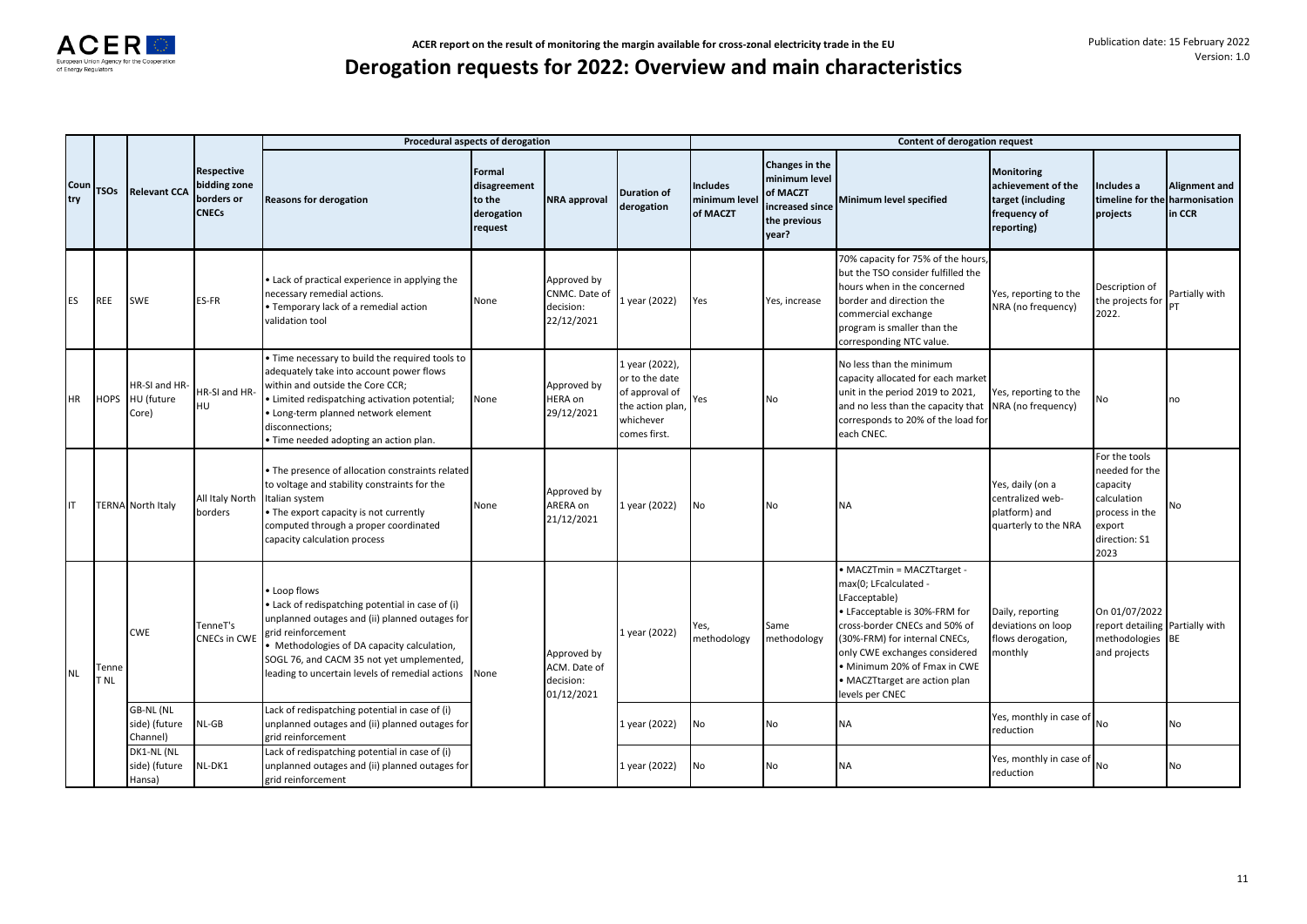|             |                   |                              |                                                                 | Procedural aspects of derogation                                                                                                                                                                                                                                                                                                                                                                                                                                                                                                                                                                                                                                                             |                                                           |                                                         |                                                                                                                          |                                              |                                                                                         | Content of derogation request                                                                                                                                                                                                                                                                          |                                                                                            |                                                                                                                             |                                    |
|-------------|-------------------|------------------------------|-----------------------------------------------------------------|----------------------------------------------------------------------------------------------------------------------------------------------------------------------------------------------------------------------------------------------------------------------------------------------------------------------------------------------------------------------------------------------------------------------------------------------------------------------------------------------------------------------------------------------------------------------------------------------------------------------------------------------------------------------------------------------|-----------------------------------------------------------|---------------------------------------------------------|--------------------------------------------------------------------------------------------------------------------------|----------------------------------------------|-----------------------------------------------------------------------------------------|--------------------------------------------------------------------------------------------------------------------------------------------------------------------------------------------------------------------------------------------------------------------------------------------------------|--------------------------------------------------------------------------------------------|-----------------------------------------------------------------------------------------------------------------------------|------------------------------------|
| Coun<br>try | <b>TSOs</b>       | <b>Relevant CCA</b>          | <b>Respective</b><br>bidding zone<br>borders or<br><b>CNECs</b> | <b>Reasons for derogation</b>                                                                                                                                                                                                                                                                                                                                                                                                                                                                                                                                                                                                                                                                | Formal<br>disagreement<br>to the<br>derogation<br>request | <b>NRA</b> approval                                     | <b>Duration of</b><br>derogation                                                                                         | <b>Includes</b><br>minimum level<br>of MACZT | Changes in the<br>minimum level<br>of MACZT<br>increased since<br>the previous<br>year? | Minimum level specified                                                                                                                                                                                                                                                                                | <b>Monitoring</b><br>achievement of the<br>target (including<br>frequency of<br>reporting) | Includes a<br>timeline for the harmonisation<br>projects                                                                    | <b>Alignment and</b><br>in CCR     |
| PL          | <b>PSE</b>        | PL-CZ_DE_SK<br>(future Core) | PL-DE<br>$\n  PL-CZ\n$<br>$\bullet$ PL-SK                       | Loop flows<br>. Uncertainties of the non-coordinated transit None<br>flows                                                                                                                                                                                                                                                                                                                                                                                                                                                                                                                                                                                                                   |                                                           | Approved by<br>URE. Date of<br>decision:<br>29/11/2021  | 1 year (2022)<br>for loop flows<br>1 year (2022) or<br>until Core DA<br>CCM is<br>implemented,<br>whichever is<br>sooner | Yes,<br>methodology                          | Same<br>methodology                                                                     | • MACZTmin is 70% or Action Plan<br>levels per CNEC<br>• LFacceptable is (100%-<br>MACZTmin)*Fmax -FRM for cross-<br>border CNECs and 10% of (100%-<br>MACZTmin)*Fmax -FRM for<br>internal CNECs<br>• MNCC is equal to MNCCCGM +<br>MNCCmargin, where<br>MNCCmargin is accounting for<br>uncertainties | Yes, reporting to the<br>NRA (no frequency)                                                | For the<br>derogation on<br>uncertainties of<br>he non-<br>coordinated<br>transit flows:<br>implmentation<br>of Core DA CCM | Partially with<br>AT               |
| PT          | <b>REN</b>        | <b>SWE</b>                   | ES-PT                                                           | . Lack of practical experience in applying the<br>necessary remedial actions.<br>• Temporary lack of a remedial action<br>validation tool                                                                                                                                                                                                                                                                                                                                                                                                                                                                                                                                                    | None                                                      | Approved by<br>ERSE. Date of<br>decision:<br>28/12/2021 | 1 year (2022)                                                                                                            | Yes                                          | Yes, increase                                                                           | 70% capacity for 75% of the hours                                                                                                                                                                                                                                                                      | Yes, reporting to the<br>NRA (no frequency)                                                | Description of<br>2022.                                                                                                     | the projects for Partially with ES |
| <b>RO</b>   | Transe<br>lectric | RO-HU (future RO-HU<br>Core) |                                                                 | . Key methodologies from the Regulation (EU)<br>2015/1222 and Regulation (EU) 2017/1485 are<br>not implemented;<br>. Lack of the regional coordinated processes<br>for capacity calculation and security analysis;<br>• Lack of the redispatching and countertrading<br>processes implemented at regional level<br>pursuant to Article 35 and 74 of Regulation<br>(EU) 2015/1222;<br>. Lack of the consideration of the non-EU<br>countries power flows in capacity calculation;<br>. Lack of the coordination between capacity<br>calculation regions with impact on the power<br>flows through critical network elements;<br>· Margin for uncoordinated transits (unreliable<br>forecast). | None                                                      | Approved by<br>ANRE. Date of<br>decision:<br>02/02/2022 | 1 year (2022)                                                                                                            | Yes                                          | Same as the<br>previous year                                                            | In 2022, Transelectrica SA shall<br>maintain the minimum target<br>capacity available for cross-zonal<br>trade established by the national<br>Action Plan for 2021 on Romania<br>Hungary border: 800 MW<br>representing 33% from the<br>transmission capacity.                                         | Yes, reporting to the<br>NRA (quarterly and<br>yearly, according to<br>the Action Plan)    | N٥                                                                                                                          | No                                 |